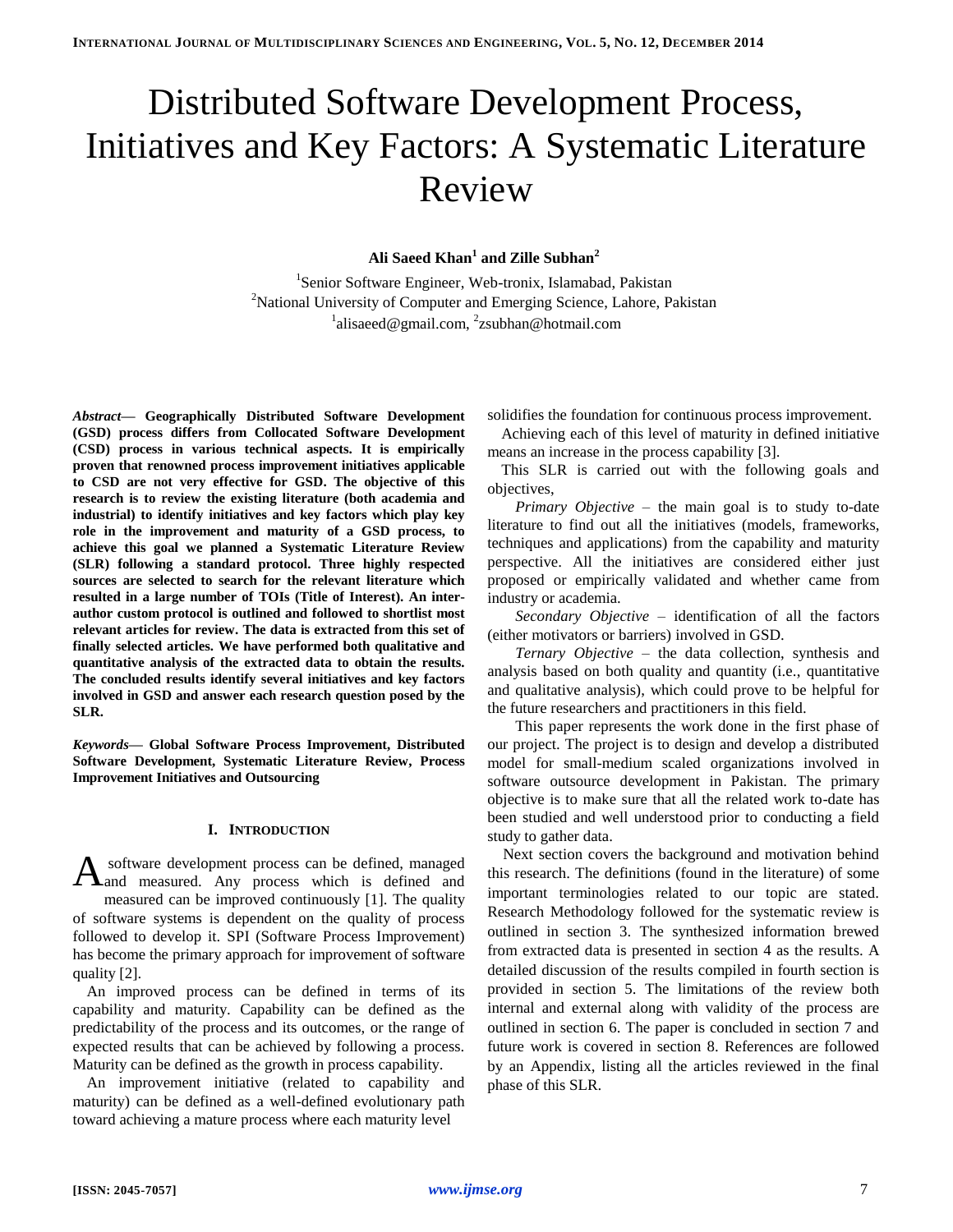## **II. BACKGROUND AND MOTIVATION**

It is evident from the literature that international competition in outsourcing business, vendor companies need to improve the quality of their processes [4]. Process quality in SME's (Small and Medium Enterprises) is very rare and not easily adopted [5]. Most of the organizations providing outsource services in software development belongs to developing countries like Bangladesh, India, Pakistan and Vietnam. These organizations can be ranked as SMEs and that is a driving factor for us to conduct this research. SMEs in these countries are reluctant to adopt SPI initiatives because of the time and costs attached with them. The research community has to change this mindset through development of cost and time affective and productive initiatives applicable in SMEs.

How can we define improvement on a general scale, it is understood as a negotiated process of change occurring through a structuring process [6]. SPI can help to reduce defects and increase the quality of the software [7]. Process modeling is used as a main initiative for process improvement which is defined in literature as, a set of practices or a set of standard steps (or stages) that were successfully followed in the past by individuals, projects teams, or organizations, and were documented as practices capable of adoption by other peers [3].

The successful completion of a distributed project depends upon the quality of collaboration and communication among the stakeholders [8]. The success of any project can be broadly categorized on the quality of the final product and the completion within estimated cost and time [9]. Taweel. A. et.al [10] has discussed the issues related to communication challenges in knowledge and coordination management, based on an informed case study. Babar. A. et.al has empirically evaluated the role of groupware applications in evaluation of software architecture [11]. Hashmi. S. I. et al [12] have presented a new idea to use the service oriented architecture in solving the challenges of GSD. The idea is to use GSD as a service on the cloud.

Taweel. A and Brereton. P has floated a term 'Sequential Collaborative Software Engineering (SCSE)' for software development across different time zones [13]. The paper presents a mathematical model estimating the development time based on overheads related to the distributed development pattern. In [14] authors have summarized a set of commercial tools used for global software development. These tools are specific for requirements engineering, code management and project management. Smite. D et.al has presented a classification scheme to report empirical studies in the area of global software engineering [15]. Jablokow and Myers [16] have suggested a factor known as cognitive diversity which plays its part in distributed software development. Cognitive Diversity can be elaborated as the dissimilarity in the ways in which people solve problems.

## **III. RESEARCH METHODOLOGY**

An SLR can be defined as a methodological way to investigate and answer a set of specific research questions [17], [18] and [19]. This SLR follows the following model and steps involved in it, which are further explained in the sub sections.

- Outline Research Questions
- Define a Literature Search Strategy
	- o Define Key words and Key Phrases
	- o Select Sources
- Define a homogeneous literature selection protocol. This protocol is based on three literature selection phases, i.e., primary, secondary and final study selection.

The above steps are categorized as a *pre-review* phase. The following steps constitute our systematic review.

- Data Extraction
- Data Analysis & Synthesis
	- o Quantitative Analysis
	- o Qualitative Analysis
- Results Documentation

## *A. Outline Research Questions*

To get the right answers, we have to ask the right questions. The following guidelines are used to outline the research questions,

- Categorize the area of interest in population, intervention and outcome relevance.
	- o All the organizations and institutions involved in GSD constitutes the population
	- o The initiatives and factors are interventions
- To outline the industrial challenges through exploration of industrial research literature.
- Challenges identified by researchers through hypothetical and empirical research.
- The research foot prints leading to the development of internationally renowned standards.

The research questions drafted out with the help of these pointers are listed in Table 1. The fourth question is unorthodox but is critical for our research as we focus on distributed process in small to medium sized organizations.

|                 | <b>TABLE I</b>                                                                                                                           |                                                                                                                                                                                                                                                                                                                                                                                 |  |  |  |  |
|-----------------|------------------------------------------------------------------------------------------------------------------------------------------|---------------------------------------------------------------------------------------------------------------------------------------------------------------------------------------------------------------------------------------------------------------------------------------------------------------------------------------------------------------------------------|--|--|--|--|
|                 |                                                                                                                                          | <b>UNITS FOR MAGNETIC PROPERTIES</b>                                                                                                                                                                                                                                                                                                                                            |  |  |  |  |
| ID              | <b>Research Question</b>                                                                                                                 | Aim                                                                                                                                                                                                                                                                                                                                                                             |  |  |  |  |
| RQ1             | What are the<br>current<br>global software process<br>improvement initiatives?                                                           | Classification of the current initiatives (in<br>the literature) used for standardization of<br>global software process improvement.                                                                                                                                                                                                                                            |  |  |  |  |
|                 |                                                                                                                                          |                                                                                                                                                                                                                                                                                                                                                                                 |  |  |  |  |
| RQ <sub>2</sub> | Are Collocated Software<br><b>Initiatives</b><br><b>Process</b><br>applicable in the context<br>Global<br>Software<br>of<br>Development? | Collocated software development process is<br>much matured domain and initiatives in<br>this domain can be found at different levels<br>of implementation. It will be very effortless<br>if these initiatives can be used for global<br>processes. The purpose of this question is to<br>look for any empirically proved evidence in<br>the literature which suggests likewise. |  |  |  |  |
| RQ3             | the<br>improvement<br>Do<br>really affect<br>initiatives<br>maturity of<br>the<br>the<br>process?                                        | The objective here is to find empirical or<br>hypothetical evidence<br>regarding<br>the<br>effectiveness of improvement initiatives.                                                                                                                                                                                                                                            |  |  |  |  |
| RQ4             | Does the SPI Initiative<br>follow the<br>fit for all<br>approach?                                                                        | An important question to ask is that<br>whether we can use an SPI initiative for all<br>sizes of organizations i.e., if an initiative is<br>successfully implemented in a large scale<br>organization will it fit a small scale<br>organization?                                                                                                                                |  |  |  |  |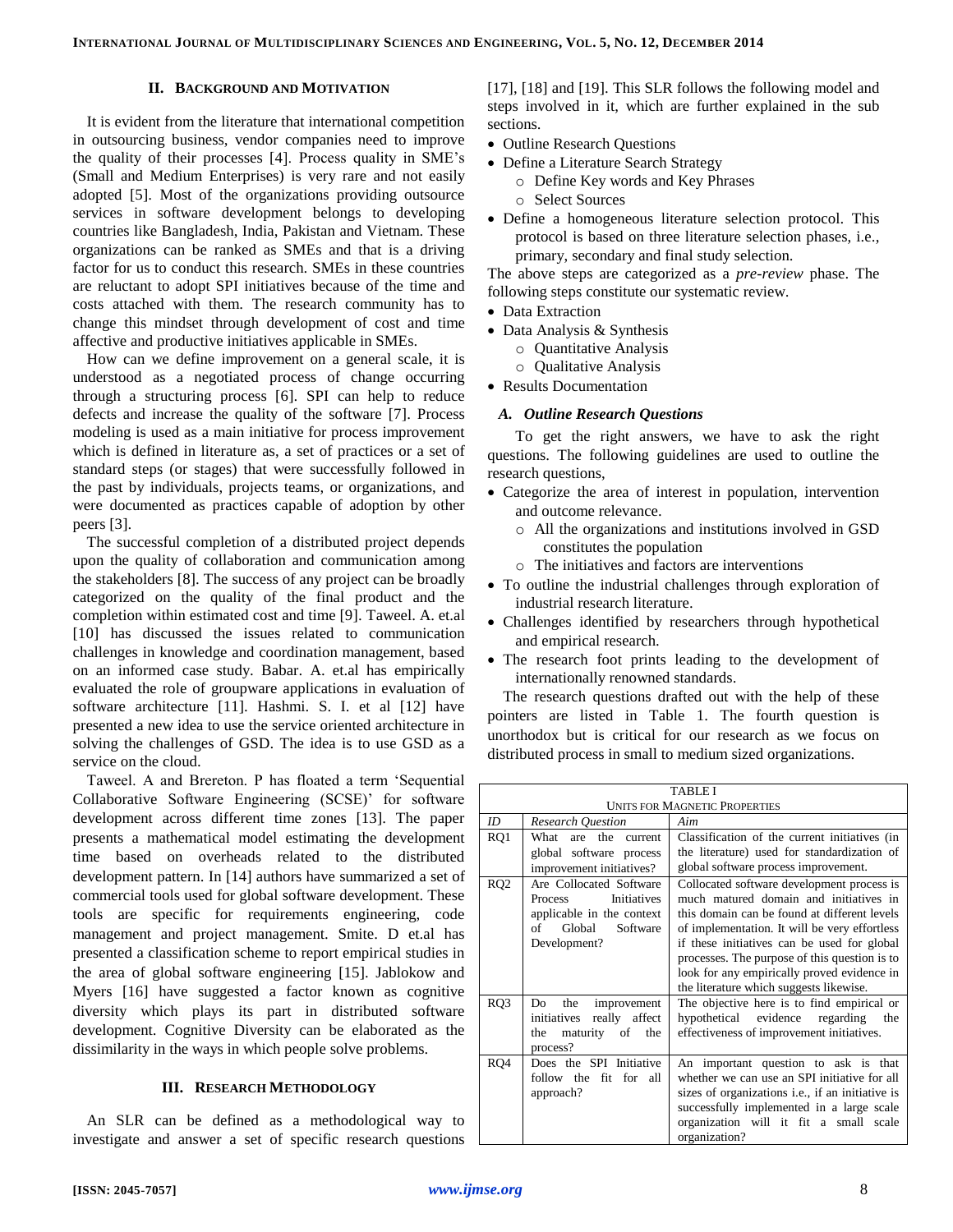#### *B. Literature Search Strategy*

The search strategy is based on the following steps,

- a. Contextualize search terms based on the research questions
- b. Look for closest Synonyms
- c. Use of Boolean operators

*Results for a (Contextualize search terms based on the research questions)*

Global Software Development Process, Global Software Engineering, Systematic Literature Review, Software Process Improvement, Factors, Initiatives, Business Process Outsourcing, Offshore Outsourcing. The terms 'Systematic Literature Review', 'Factors' and 'Initiatives' are not constructed from the research questions. These terms are general but are related to the field of interest.

## *Results for b (look for closest synonyms)*

*Global Software Development Process:* ("Global Software Development" OR "Distributed Software Development Process" OR "Information Systems Development Process" OR "IT Development Process" OR "Global Software Methods")

*Global Software Engineering:* ("Global Software Engineering" OR "Global Software Manufacturing" OR "GSE projects" OR "Distributed Engineering Methodologies" OR "Global Information Systems Engineering" OR "GIS Development")

*Systematic Literature Reviews:* ("Systematic Literature Reviews" OR "Literature Reviews" OR "Industrial Reports" OR "Field Study" OR "Case Study" OR "Academic Report")

*Improvement:* ("Improvement" OR "Betterment" OR "Enhancement")

*Factors:* ("Motivators" OR "Barriers" OR "Impact Factors" OR "Risk Factors")

*Initiatives:* ("Models" OR "Frameworks" OR "Tools" OR "Methodologies" OR "Techniques")

*Process:* ("Criteria" OR "Procedure" OR "Method")

*Offshore:* ("Offshore Outsourcing" OR "Offshore Insourcing") *Outsourcing:* ("Business Process Outsourcing" OR "Vendor-Sourcing" OR "Intra-Organizational Process").

#### *Results for c (Use of Boolean/Logical operators)*

(("Global Software Development" *OR* "Distributed Software Development Process" *OR* "Information Systems Development Process" *OR* "IT Development Process" *OR* "Global Software Methods") *OR* ("Global Software Engineering" *OR* "Global Software Engineering" *OR* "Global Software Manufacturing" *OR* "GSE projects" *OR* "Distributed Engineering Methodologies" *OR* "Global Information Systems Engineering" *OR* "GIS Development")) **AND** (("Systematic Literature Reviews" *OR* "Literature Reviews" *OR* "Industrial Reports" *OR* "Field Study" *OR* "Case Study" *OR* "Academic Report") *OR* ("Improvement" *OR* "Betterment" *OR* "Enhancement") *OR* ("Factors" *OR* "Motivators" *OR* "Barriers" *OR* "Impact Factors" *OR* "Risk Factors") *OR* ("Initiatives" *OR* "Models" *OR* "Frameworks" *OR* "Tools" OR "Methodologies" *OR* "Techniques") OR ("Process" *OR*

"Criteria" *OR* "Procedure" *OR* "Method")) **AND** (("Offshore" *OR* "Offshore Outsourcing" *OR* "Offshore In-sourcing") *OR* "Outsourcing" *OR* "Business Process Outsourcing" *OR* "Vendor-Sourcing" OR "Intra-Organizational Process")).

### *C. Selecting Primary Sources*

To narrow down the scope, a small scale study was conducted for the resources to be searched and for validation of selected search terms. The study helped us in the selection of resources and search phrases. The search phrases were categorized broadly under two key phrases i.e. "Global Software Process Improvement" and "Global Software Development". The list of selected papers for the final review is tabularized in appendix A under these two categories. The final selected literature sources and the number of articles selected from each source is summarized in table 2.

These sources were searched with different phrases comprising primarily of two already mentioned key phrases and other phrases selected from search terms contextualized in section 3.2.

| <b>TABLE II</b>                                    |       |                                               |           |           |  |  |  |  |
|----------------------------------------------------|-------|-----------------------------------------------|-----------|-----------|--|--|--|--|
|                                                    |       | ARTICLES ON EACH PHASE OF SELECTION PROCEDURE |           |           |  |  |  |  |
| Final<br>Secondary<br>Total<br>Primary<br>Resource |       |                                               |           |           |  |  |  |  |
|                                                    | Found | Selection                                     | Selection | Selection |  |  |  |  |
| <b>IEEE</b>                                        | 1350  | 349                                           | 57        | 54        |  |  |  |  |
| <b>Science Direct</b>                              | 627   | 136                                           | 31        | 17        |  |  |  |  |
| Springer                                           | 972   | 193                                           | 44        | 24        |  |  |  |  |
| Google Scholar                                     | 388   | 54                                            | 19        | 04        |  |  |  |  |
| Total                                              | 3337  | 732                                           | 151       | 99        |  |  |  |  |

#### *D. Literature Selection Protocol*

To select relative literature we have devised a protocol. The protocol is a top-down three phase selection process having a set of criteria (selection filters) for each phase. The first two (primary and secondary) phases are carried out by first author and the third (final) phase is carried out by both authors. The first phase started with the search of selected sources against the contextualized search phrases to produce a list of articles. These articles are then filtered on the basis of abstract and metadata (Title, Year of Publication, and Reputation of publishing source).

The secondary phase prioritizes the list returned from primary phase, based upon a set constructs and their relative weights as listed in table 3. The priority of the article is calculated using equation 1.

$$
Total Weight, W = \sum_{c=1}^{7} w_c \dots \dots (1)
$$

An article is assigned a priority level from minimum, average and maximum based on the value of its total weight. It's not necessary that each article meets definition of all seven constructs i.e., if an article does not reflect a construct then its weight is assigned zero ( $w_c = 0$ ). Equation 2 shows the range of weights and relative priority value.

$$
priority, p = \begin{cases} Minimum, & 14 \leq W < 20 \\ Medium, & 20 \leq W < 28 \\ Maximum, & 28 \leq W \leq 34 \quad .... (2) \end{cases}
$$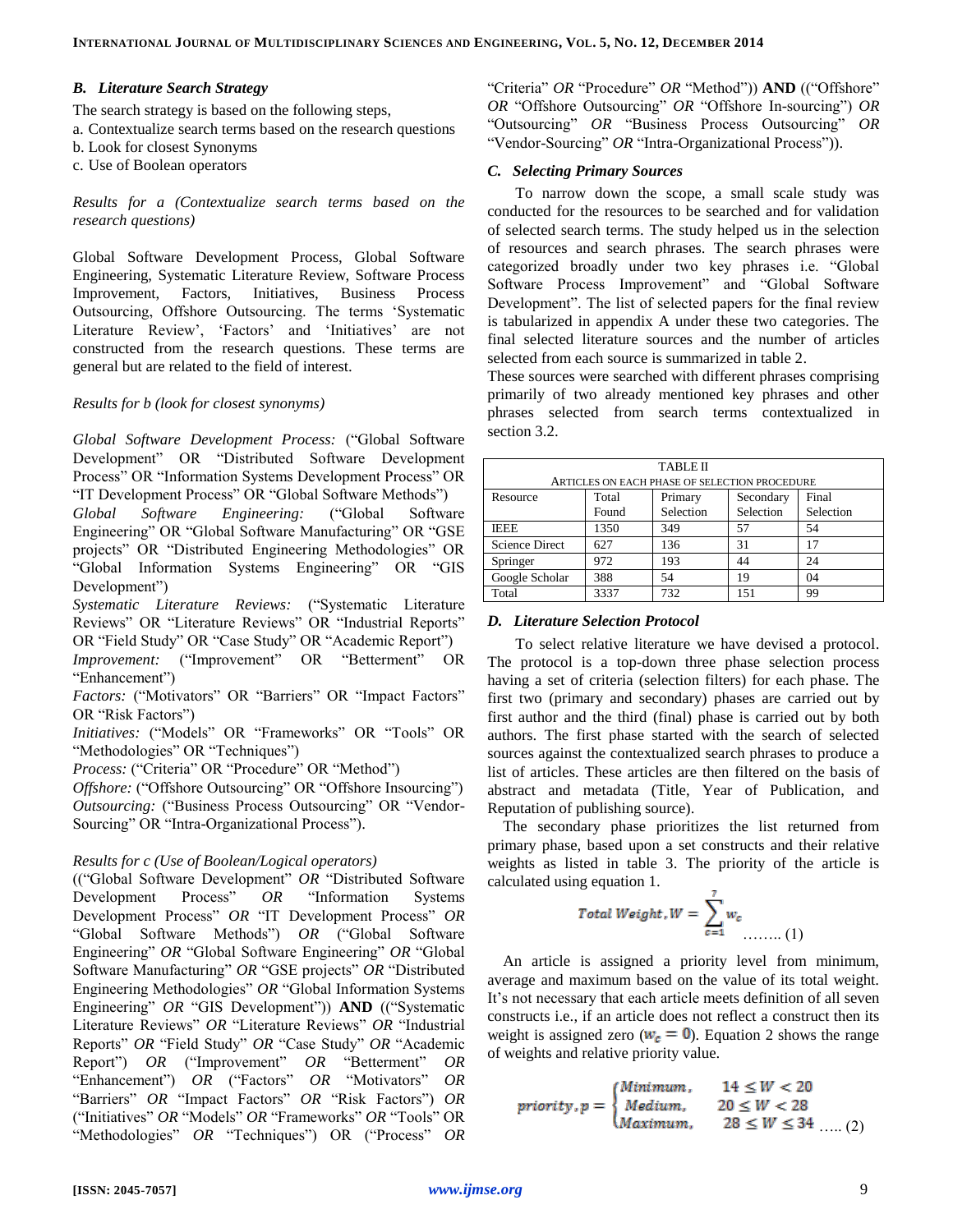| TABLE III<br>Characterization constructs with prioritization scale |                                                                                                                                                |                                                                               |                                                                                              |                          |  |  |
|--------------------------------------------------------------------|------------------------------------------------------------------------------------------------------------------------------------------------|-------------------------------------------------------------------------------|----------------------------------------------------------------------------------------------|--------------------------|--|--|
| Construct, <b>c</b>                                                | <b>Pefinition</b>                                                                                                                              |                                                                               |                                                                                              |                          |  |  |
|                                                                    | Journal                                                                                                                                        |                                                                               |                                                                                              | 5                        |  |  |
| Publication<br>Source                                              | Conference                                                                                                                                     | <b>Highly Reputed</b>                                                         | 3                                                                                            |                          |  |  |
|                                                                    |                                                                                                                                                | Non Reputed                                                                   |                                                                                              |                          |  |  |
|                                                                    |                                                                                                                                                |                                                                               | Process: explains the challenges in the process itself                                       | 5                        |  |  |
|                                                                    | stake holders involved                                                                                                                         |                                                                               | People: aspects of process improvement tied to the                                           | $\overline{\mathcal{A}}$ |  |  |
| Paradigm Focus                                                     | complexities of project                                                                                                                        |                                                                               | Project: aspects of process improvement tied to the                                          | 3                        |  |  |
|                                                                    | Organization                                                                                                                                   | Inter:                                                                        | inter-organizational<br>issues<br>effecting process improvement                              | 2                        |  |  |
|                                                                    |                                                                                                                                                | internal<br>Intra:<br>process improvement of a project                        | 1                                                                                            |                          |  |  |
|                                                                    | Initiative                                                                                                                                     | Validated: the initiative proposed in<br>the article is empirically validated | 5                                                                                            |                          |  |  |
|                                                                    |                                                                                                                                                | Proposed: the article just presents a<br>hypothesis                           | 3                                                                                            |                          |  |  |
| Research Outcome                                                   | Industrial Guidelines: the article lists out a set of<br>guidelines for practitioners based on the research                                    |                                                                               |                                                                                              |                          |  |  |
|                                                                    | Research Guidelines: the article stones a milestone<br>for the new researchers to provide a checkpoint from<br>where new researchers can begin |                                                                               |                                                                                              |                          |  |  |
|                                                                    | Researcher:                                                                                                                                    | The<br>article's<br>academia and research community                           | content<br>is<br>targeting                                                                   | 4                        |  |  |
| Target<br>Audience                                                 | Practitioner: The article's content is mainly targeting<br>a practitioner audience                                                             |                                                                               |                                                                                              |                          |  |  |
|                                                                    | case<br>studies,<br>interviews                                                                                                                 | questionnaires, field                                                         | Empirical Research: the data is collected through<br>studies<br>or                           | 5                        |  |  |
|                                                                    | Hypothetical Research: the results are outcome of<br>experiments or focus groups                                                               |                                                                               |                                                                                              |                          |  |  |
| Development Process   Publication Type                             | Distributed                                                                                                                                    | Offshore                                                                      | Outsourcing:<br>focus<br>is<br>global<br><sub>on</sub><br>outsourcing<br>across<br>companies | 5                        |  |  |
|                                                                    |                                                                                                                                                |                                                                               | Insourcing: <i>focus is</i><br>global<br>on<br>outsourcing<br>within                         | 3                        |  |  |

|                      |                         |         | organization                                                                                                                              |                |  |  |
|----------------------|-------------------------|---------|-------------------------------------------------------------------------------------------------------------------------------------------|----------------|--|--|
|                      |                         | Onshore | Outsourcing: focus<br>is on outsourcing<br>within borders                                                                                 | $\overline{4}$ |  |  |
|                      |                         |         | Insourcing: focus is<br>on developing<br>within<br><i>an</i><br>organization at<br>different physical<br>locations within<br>same borders | $\mathfrak{2}$ |  |  |
| Publication<br>Level | <b>Research Article</b> |         |                                                                                                                                           |                |  |  |
|                      | <b>Book Chapter</b>     |         |                                                                                                                                           |                |  |  |
|                      | Report                  |         |                                                                                                                                           | $\mathfrak{2}$ |  |  |

The final phase of literature selection is carried out by both the authors using the inclusion/exclusion criteria stated below,

## *Inclusion/Exclusion Criteria*

- The article should answer at least one of the research questions, listed in table 1 otherwise its excluded.
- The articles with low priority are excluded.
- Articles that discuss any aspect of software process improvement in global context are included.
- The articles focusing on challenges and motivators in global software engineering are included.

## *E. Publication Quality Assessment*

The outcome of an SLR depends upon the quality of the selected literature. In our case this quality depends upon the authenticity of the literature selection protocol (used in secondary phase) and the final selection phase. The selection protocol is authenticated by inter-rating technique i.e. both authors randomly selects a fix number of articles from the output of secondary phase and apply the protocol. The protocol is valid if the results from both authors match. The authenticity of the final phase is based on the selection constructs (used for characterization) and the inclusion/exclusion criteria.

## *F. Data Extraction*

The following footprints are used for data extraction during the review process,

- Initiative taken for distributed software process improvement
- Factors (Barriers and Motivators) involved in global software development
- Software engineering paradigm
- Identification of research relevant information (e.g. research methodologies, data collection methods, outcomes, data analysis methods)
- Information related to quantitative analysis.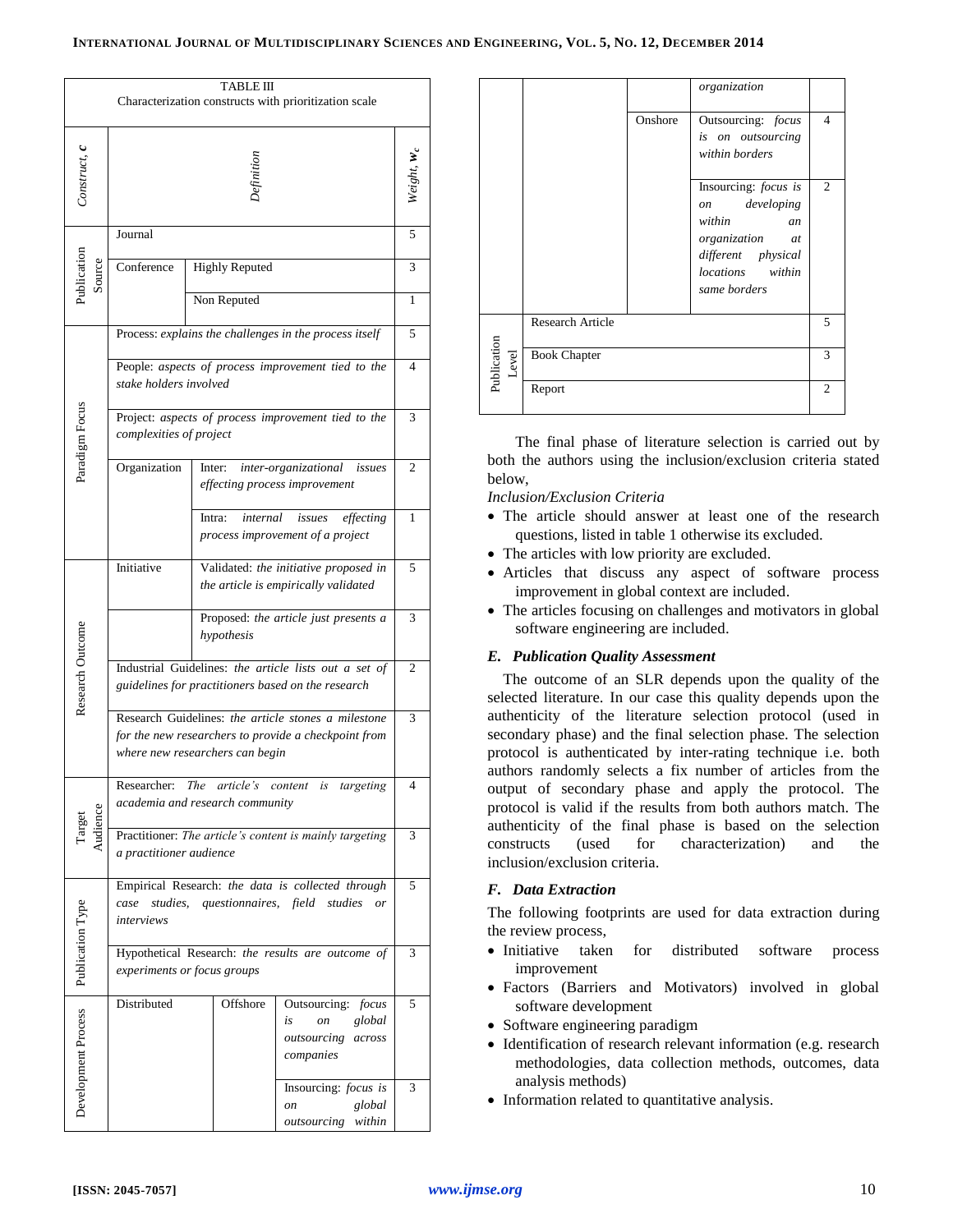## *G. Data Synthesis*

The extracted data is synthesized in useful information which provides a foundation for the next phase of this research. The following syntheses are performed on the data and the results are summarized in the next section.

- Answer all the research questions
- List down all the factors categorically
- Drafting out the initiatives to have a better understanding of what has already been published
- Characterization of articles based on extracted data
- Listing a set of high quality SLRs as a guideline (a starting point) for researchers and practitioners
- Stating the best definition of different GSD terms found in the reviewed literature

## **IV. RESULTS**

The extracted and synthesized information reflects dynamic attributes of improvement in globally distributed software development process. The most important yet general observation found is that there are standard and mature initiatives like CMMI [20] and ISO 9001: 2000 [21] for collocated software development process but no such internationally acknowledged initiative could be found for global software process improvement. The research community needs to work on the standardization and validation of such initiatives.

## *A. Answers to Research Questions*

*Research Answer 1:* The initiatives both empirically validated and hypothetically proposed, found in the literature are listed in table 4. To further strengthen the evidence in favor of this question we found an SLR [3] carried out by Rafael and Jorge which concludes that no appropriate process model for DSD has been agreed upon.

|           |                    |        | <b>TABLE IV</b>                                            |
|-----------|--------------------|--------|------------------------------------------------------------|
|           |                    |        | LIST OF INITIATIVES EXTRACTED FROM SYNTHESIZED INFORMATION |
| Type      | Classification     | Ref    | <b>Remarks</b>                                             |
| Frame-    | Process            | $[29]$ |                                                            |
| work      | Maturity           |        |                                                            |
| Model     | Process            | $[33]$ | This is a simulation model tailored to                     |
|           | Evaluation         |        | examine the performance of GSD                             |
|           |                    |        | projects.                                                  |
| Model     | Process            | $[34]$ | The model analysis the quality of the                      |
|           | Quality            |        | software process for an organization                       |
|           |                    |        | based on ISO/IEC 9126.                                     |
| Reference | <b>Distributed</b> | $[24]$ | The model is derived from a case                           |
| Model     | Software           |        | study and is validated in the                              |
|           | Process            |        | industry.                                                  |
| Assessme  | Process            | $[35]$ | This tool is used to initiate software                     |
| nt Tool   | Improvement        |        | process improvement in very small                          |
|           |                    |        | enterprises.                                               |
| Set of    | Global             | $[22]$ | The practices are validated                                |
| Practices | Software           |        | empirically and were used to define                        |
|           | Process            |        | new processes in a distributed                             |
|           | Definition         |        | environment based on two                                   |
|           |                    |        | geographically distant locations.                          |
| Simulat-  | Project            | $[36]$ |                                                            |
| ion       | Planning           |        |                                                            |
| Model     |                    |        |                                                            |
| Frame-    | Software           | $[37]$ | The framework is designed to                               |
| work      | Architecture       |        | support software architecture in                           |

|                                      | Evaluation                                   |                   | GSD. The framework is empirically<br>evaluated and is very applicable in<br>practice.                                                                             |
|--------------------------------------|----------------------------------------------|-------------------|-------------------------------------------------------------------------------------------------------------------------------------------------------------------|
| Frame-<br>work                       | Requirement<br>Elicitation                   | $[38]$            | The framework improves the<br>communication issues related to<br>requirements elicitation in<br>distributed projects.                                             |
| Frame-<br>work                       | Offshore<br>Outsourcing                      | $[27]$            | The framework focuses large scale<br>organizations and is evaluated in<br>one.                                                                                    |
| Tool                                 | Decision<br>Support                          | $[28]$            | The model presents Global Teaming<br>Decision Support System (GT-DSS)<br>for distributed development process.                                                     |
| Tool                                 | Task<br>Distribution                         | $[39]$            | A light tool for task distribution in<br>global settings. The tool is<br>implemented in a predefined<br>scenario and meets its benchmark.                         |
| Mathemati<br>cal Model               | Development<br>Time<br>Estimation            | $[13]$            | The model is used to estimate the<br>development time.                                                                                                            |
| Collaborat<br>ive<br>Environm<br>ent | <b>Distributed</b><br>Extreme<br>Programming | $[32]$            | The proposed environment supports<br>a distributed team in instantiation<br>and implementation of a Distributed<br>Xtreme Programming process in<br>GSD projects. |
| Model                                | Process<br>Integration                       | $[40]$            |                                                                                                                                                                   |
| Model                                | Project<br>Planning                          | [41]              | The model is applied to the project<br>analysis and the initial results<br>presented in the article shows a<br>reasonable improvement.                            |
| Model                                | Agile<br>Methodology                         | $[42]$            | The model is validated and has<br>proved its effectiveness. The model<br>is developed in an academic<br>environment.                                              |
| Research<br>Frame-<br>work           | Scrum<br>Practices                           | $[43]$            | This framework can be used in<br>industry as reference guide.                                                                                                     |
| Frame-<br>work                       | Knowledge<br>Sharing                         | $[44]$            |                                                                                                                                                                   |
| Frame-<br>work                       | Process<br>Quality                           | $[45]$            | The framework focuses on a large<br>global service provider. The results<br>are plausible for a large organization.                                               |
| Tool                                 | Process<br>Quality<br>Assurance              | $[46]$            | The tool is developed with PHP,<br>MySQL and Apache Server.                                                                                                       |
| Technique                            | Micro-<br>Estimation<br>(Coordination        | $\overline{[47]}$ | Task estimation is performed by<br>using a micro-estimation technique.                                                                                            |
| Tool                                 | Collaboration                                | $[48]$            | It is a social network tool designed<br>and built to address the common<br>challenges of collaboration.                                                           |
| Frame-<br>work                       | Performance<br>Measurement<br>System         | $[49]$            |                                                                                                                                                                   |
| Model                                | Temporal<br>Cultural<br>Differences          | [50]              | The model is proposed based on a<br>questionnaire based survey                                                                                                    |
| Model                                | Risk<br>Management                           | $[51]$            | The initiative models relationship<br>between high-level goals and risk<br>factors to access risks upfront.                                                       |
| Reference<br>Model                   | Process<br>Maturity                          | $[52]$            | The model is elaborated in detail but<br>is not empirically validated.                                                                                            |
| Frame-<br>Work                       | Offshore<br>Quality<br>Assurance             | $[53]$            | The framework supports vendors to<br>comply with ISO 9001:2008 and is<br>validated through a web application.                                                     |
| Frame-<br>work                       | Requirements<br>Prioritization<br>and        | $[54]$            | This is a Correlation-Based Priority<br>Assessment framework (CBPA). The<br>initiative plays is vital role in                                                     |
|                                      | Integration                                  |                   | software process improvement.                                                                                                                                     |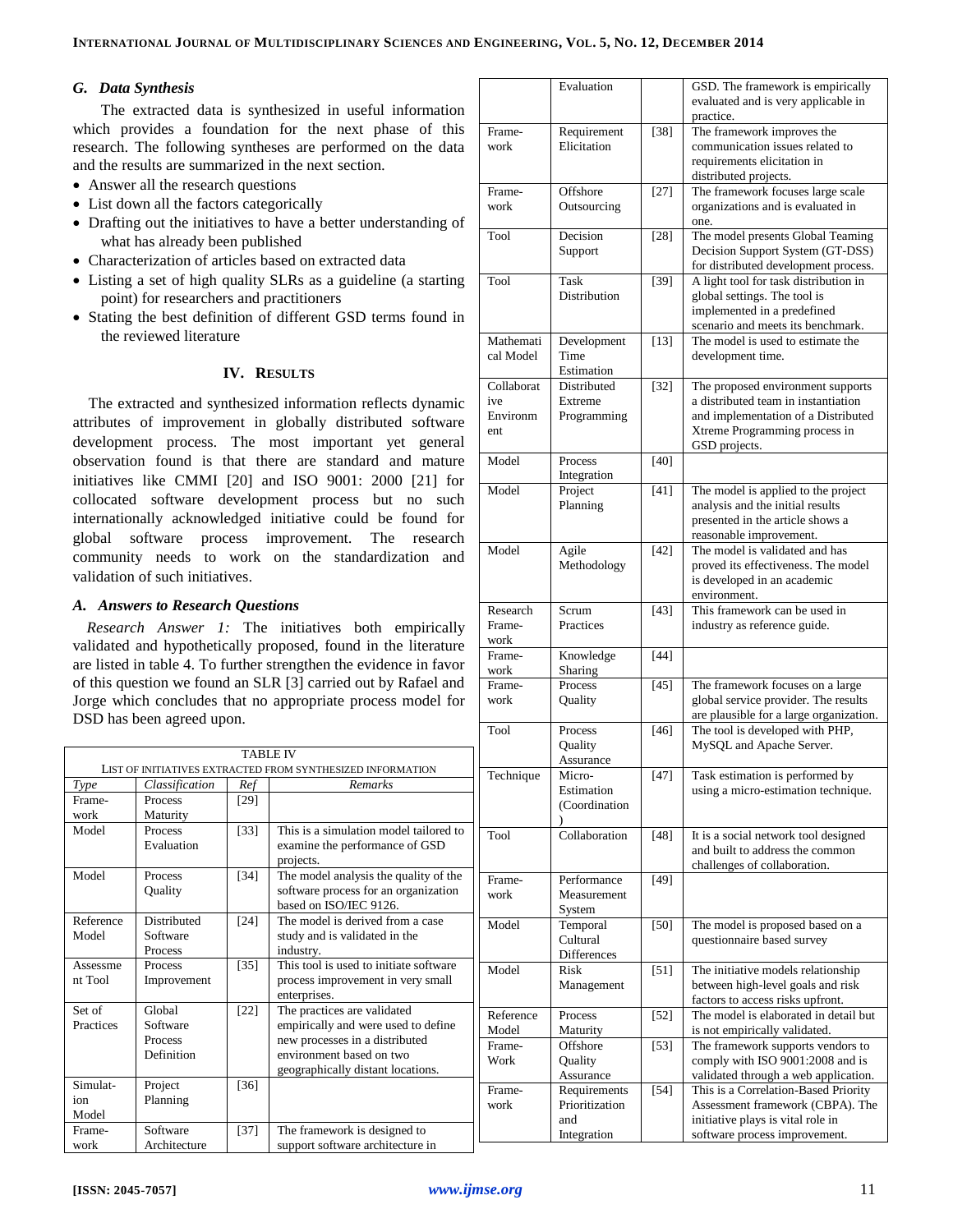*Research Answer 2:* The answer to second research question is *'NO'*. Analysis of synthesized data from the research literature clearly specifies that we can't use the initiatives used for collocated software process in the context of globally distributed software development process. We have concluded to this answer based on the following supporting evidence from the reviewed literature:

- Herbsleb. J.D. [23] in orchestrating global development has clearly stated that the practices, organizational formation and techniques used for collocated development are often not adequate for GSD.
- Global software development challenges the techniques of traditional software engineering and requires new solutions [1], [4], [24].
- The practices, organizational structures and initiatives used for collocated development are often not ample for GSD projects [25].
- Werner et.al has conducted an industrial comparison for process descriptors and has stated that resource planning in GSD is different from common resource planning [26].
- Andreas stated 'No' [27].
- Sarah et al. [28], processes that work for collocated environments do not necessarily scale up for distributed environments.
- Rafael and Jorge [3] have supported this argument through an extensive literature review that the best practices required for DSD are different from those used in collocated environments.
- Generic process frameworks like CMM lack KPAs (key process area) that address the capabilities for managing globally distributed projects [29].
- Ebert. C. et al. [4] have conducted an extensive case study on validation activities in the industry and have concluded that GSD challenges, the incorporation of traditional techniques.
- Hansen. M. T. and Baggesen. H. have carried out an industrial studied stretched over four years and two continents [30]. They tried to apply CMMI at two sites to ensure process maturity but the results show that it was not very successful as it created a stretch between the teams.
- Salger. F. [31] has argued that distributed development just not intensifies the problems of collocated development but also poses some new challenges.
- Reeves and Zhu [32] have started their proposal with an argument that new methodologies and techniques have to be designed and deployed for the challenges of distributed development.

*Research Answer 3:* The answer is *'Yes'*, which is deduced from the following resources:

 A survey result presented in [55] states that only 4% practitioners have the opinion that SPI initiatives in their organizations have not provided the desired results. This rate is further reduced in South Asian countries. McLoughlin and Richardson [56] have strongly argued that the literature shows that the initiatives in process improvement have worked in recent years for organizations in increasing their productivity and quality.

*Research Answer 4:* The answer is **'***No***'**, an improvement initiative does not follow the fit-for all approach.

- Sune et.al [57] has strongly supported that the application of an initiative to multiple perspectives is unreal.
- Lamersdorf and Munch have argued that characteristics of software development process can widely differ between organizations [39].
- Weerd.I. et al in [58] have presented a retrospective case study on software product management in a global environment. In their final analysis they have stated that same increment which can be successful in a large organization may not work in a medium or small sized organization.

## *B. Critical Factors*

One goal of this review is to list all the critical factors which affect the effectiveness of any software development process. Table 5 lists these factors with the impact they have on the process improvement and also the research methodology used for data extraction. An important parameter here is the frequency of each factor i.e., the number of times each factor is discussed in a different study. The frequency can tell us the criticalness of a factor i.e. higher frequency means the factor is more critical and vice versa.

| <b>TABLE V</b>                                                                           |                |                             |              |                        |  |  |  |
|------------------------------------------------------------------------------------------|----------------|-----------------------------|--------------|------------------------|--|--|--|
| FACTORS IDENTIFIED IN THE STUDY                                                          |                |                             |              |                        |  |  |  |
| Impact of SPI initiative can have three values <i>i.e.</i>                               |                |                             |              |                        |  |  |  |
| Positive $(+)$ , Negative $(-)$ , Both $(+/-)$<br>Research Method has values <i>i.e.</i> |                |                             |              |                        |  |  |  |
|                                                                                          |                |                             |              |                        |  |  |  |
| Empirical Study (ES), Literature Review (LR), Case Study (CS)                            |                |                             |              |                        |  |  |  |
|                                                                                          |                |                             |              |                        |  |  |  |
|                                                                                          | Frequency      | Impact on<br>SPI Initiative | Paradigm     | Research<br>Method     |  |  |  |
| Factors                                                                                  |                |                             |              |                        |  |  |  |
|                                                                                          |                |                             |              |                        |  |  |  |
|                                                                                          |                |                             |              |                        |  |  |  |
| Shared win-win motivation                                                                | $\overline{c}$ | $+$                         | People       | <b>ES</b>              |  |  |  |
| <b>Risk Sharing</b>                                                                      | $\overline{4}$ | $+$                         | Organization | LR                     |  |  |  |
| Ownership and Responsibility                                                             | 1              | $+$                         | People       | <b>ES</b>              |  |  |  |
| <b>Understanding Cultural Differences</b>                                                | $\overline{4}$ | $+$                         | People       | ES                     |  |  |  |
| Limited Vision of Domain                                                                 | Inter-         | <b>LR</b>                   |              |                        |  |  |  |
| Organization                                                                             |                |                             |              |                        |  |  |  |
| Differing technical and domain<br>1<br>Process<br>$\overline{a}$                         |                |                             |              |                        |  |  |  |
| vocabularies                                                                             | <b>ES</b>      |                             |              |                        |  |  |  |
| Tools and Other Initiatives                                                              | 1              | $^{+}$                      | People       | <b>ES</b>              |  |  |  |
| Lack of Tools                                                                            | 3              |                             | Process      | CS                     |  |  |  |
| Communication                                                                            |                |                             | Organization | <b>LR</b>              |  |  |  |
| (Internal, External, Infrastructure)                                                     |                |                             |              |                        |  |  |  |
| Number of Participants in                                                                | $\mathbf{1}$   | $+/-$                       | People       | $\overline{\text{CS}}$ |  |  |  |
| communication                                                                            |                |                             |              |                        |  |  |  |
| Personnel Communication Skills                                                           | 3              | $^{+}$                      | People       | ES                     |  |  |  |
| <b>Time Difference</b>                                                                   | $\overline{3}$ |                             | Organization | <b>LR</b>              |  |  |  |
| <b>Skilled Human Resources</b>                                                           | 3              | $+$                         | People       | LR                     |  |  |  |
| Staff Involvement and Experience                                                         | $\mathbf{1}$   | $\overline{a}$              | Organization | LR                     |  |  |  |
| <b>Staff Motivation</b>                                                                  | $\mathbf{1}$   |                             | Organization | <b>LR</b>              |  |  |  |
| Mentoring                                                                                | $\mathbf{1}$   |                             | Organization | <b>LR</b>              |  |  |  |
| Training                                                                                 | $\mathbf{1}$   | $+$                         | People       | <b>ES</b>              |  |  |  |
| Knowledge Exchange                                                                       | 6              | $+$                         | Organization | <b>LR</b>              |  |  |  |
| Different Knowledge Levels                                                               | $\overline{c}$ |                             | Organization | LR                     |  |  |  |
| $\overline{4}$<br>Knowledge of Client's Culture<br>Process<br>LR<br>$+$                  |                |                             |              |                        |  |  |  |
| <b>Allocation of Resources</b><br>$\mathbf{1}$<br>Organization<br>LR                     |                |                             |              |                        |  |  |  |
| Less Project Visibility                                                                  | $\overline{c}$ |                             | Project      | <b>LR</b>              |  |  |  |
| <b>Efficient Project Management</b>                                                      | $\mathbf{1}$   | $\ddot{}$                   | Organization | LR                     |  |  |  |
| Distribution of workload/Tasks                                                           | 7              | $+/-$                       | People       | ES                     |  |  |  |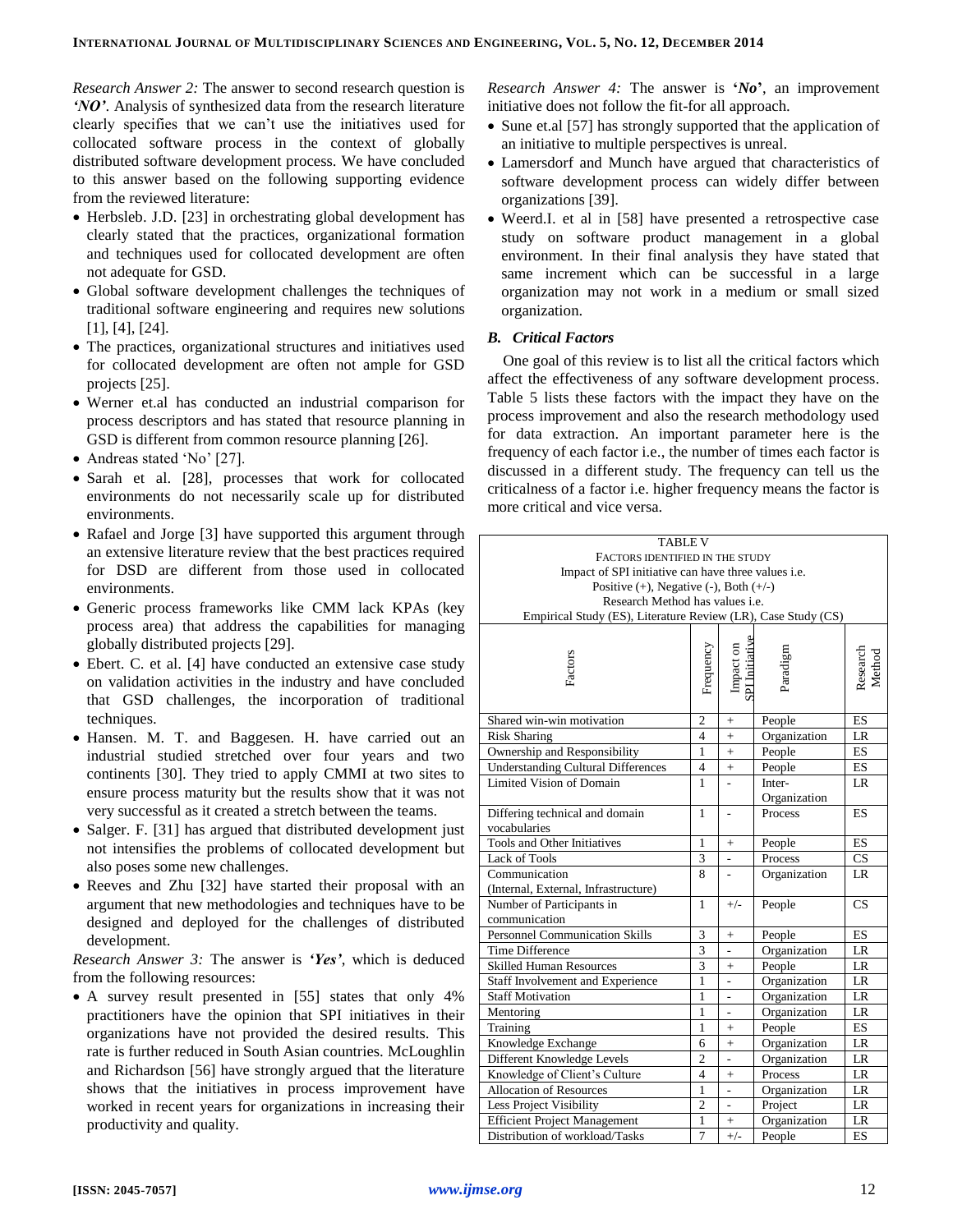| <b>SPI</b> Awareness                  | 5              | $+/-$          | People               | $\overline{\text{CS}}$ |
|---------------------------------------|----------------|----------------|----------------------|------------------------|
| Lack of Trust, Fear                   | $\overline{2}$ |                | Project              | LR                     |
| Language Difference                   | 6              |                | Organization         | LR                     |
| Perceived Loss of Control             | 1              |                | Inter-               | LR                     |
|                                       |                |                | Organization         |                        |
| Perceived Loss of Constituent         | $\overline{c}$ |                | Inter-               | LR                     |
| Support                               |                |                | Organization         |                        |
| Internal conflicts                    | $\mathbf{1}$   |                | Inter-               | LR                     |
|                                       |                |                | Organization         |                        |
| Power                                 | $\mathbf{1}$   |                | Inter-               | LR                     |
| <b>Differences</b>                    |                |                | Organization         |                        |
| <b>Shared Business Goal</b>           | $\overline{2}$ | $+$            | People               | <b>ES</b>              |
| Metrics                               | $\overline{c}$ | $\overline{a}$ | Organization         | LR                     |
| Management Involvement in             | 1              |                | Organization         | LR                     |
| Development process                   |                |                |                      |                        |
| Following Best Practices in           | 3              | $\ddot{}$      | People               | ES                     |
| Management & Engineering              |                |                |                      |                        |
| Formal and Structured Planning,       | $\overline{4}$ |                | Organization         | LR                     |
| Procedures and Policies               |                |                |                      |                        |
| Use of Process Experts                | 1              | -              | Organization         | LR                     |
| <b>Cognitive Diversity</b>            | $\mathbf{1}$   | $\overline{a}$ | Process              | LR                     |
| Tracking and control                  | 1              | L,             | Organization         | LR                     |
| Inertia - Laziness                    | $\mathbf{1}$   | $+/-$          | People               | $\overline{\text{CS}}$ |
| <b>Conflicting Expectations</b>       | $\mathbf{1}$   | $+/-$          | Process              | CS                     |
| Lack of standards                     | $\mathbf{1}$   | $\overline{a}$ | Organization         | LR                     |
| Notification of                       | $\mathbf{1}$   | $+/-$          | Organization         | LR                     |
| <b>Organizational Changes</b>         |                |                |                      |                        |
| Distribution Overhead and Effort Loss | $\mathbf{1}$   | $\overline{a}$ | Organization         | $\overline{\text{CS}}$ |
| Platform Heterogeneity                | $\mathbf{1}$   | $\overline{a}$ | Project              | LR                     |
| Managing Distributed Dependencies     | $\mathbf{1}$   | L,             | Project              | LR                     |
| Process Mismatch                      | $\overline{3}$ | $\overline{a}$ | Process              | ES                     |
| Managing Social Networks              | $\mathbf{1}$   | $\ddot{}$      | People               | ES                     |
| Distributed Performance Monitoring    | $\mathbf{1}$   | $\ddot{}$      | People               | ES                     |
| Managing Complexity                   | $\mathbf{1}$   | $\ddot{}$      | People               | ES                     |
| Absence of Work Units                 | $\mathbf{1}$   |                | Process              | LR                     |
| Inter/Intra Organizational Politics   | $\mathbf{1}$   | $+/-$          | Organization         | CS                     |
| <b>Team Dynamics</b>                  | $\overline{c}$ | $+/-$          | People               | ES                     |
| (Size, Spirit, Strength)              |                |                |                      |                        |
| <b>Belief and Willingness</b>         | $\mathbf{1}$   | $^{+}$         | People               | ES                     |
| Quality of Products and Services      | $\mathbf{1}$   | $\overline{+}$ | Organization         | LR                     |
| <b>Implementation Methodology</b>     | $\mathbf{1}$   | $+/-$          | Process              | $\overline{\text{CS}}$ |
| Different Mindsets                    | $\mathbf{1}$   | $+/-$          | People               | $\overline{\text{CS}}$ |
| <b>Content Completeness</b>           | $\mathbf{1}$   | $^{+}$         | People               | ES                     |
| Zero transmission loss                | $\mathbf{1}$   | $\ddot{}$      | People               | ES                     |
| Nurturing and Leveraging Core         | 1              | $+$            | People               | ES                     |
| Competencies                          |                |                |                      |                        |
| <b>Conflicting Assumptions</b>        | $\mathbf{1}$   |                | Process              | ES                     |
| Product Owner Effectiveness           | $\mathbf{1}$   | ÷,             | Scrum Project        | LR                     |
| Continuous Integration                | 1              | L,             | <b>Scrum Project</b> | LR                     |

## *C. Analysis of Synthesized Data*

The most important and critical foundation of any distributed environment is  $C^3$ (i.e., Communication, Coordination and Collaboration). The research in GSD focuses on any combination of these three at one instance. The trend in the research suggests that most work has been done for the improvement of coordination in a distributed project. Table 6 shows the number of studies carried out in each component categorized by the research methodology.

| <b>TABLE VI</b><br>Number of articles categorized in $C^3$ |       |       |  |        |  |  |  |  |
|------------------------------------------------------------|-------|-------|--|--------|--|--|--|--|
| Field<br>Hybrid<br>Case<br>Survey<br>Component             |       |       |  |        |  |  |  |  |
|                                                            | Study | Study |  | Method |  |  |  |  |
| Communication                                              |       |       |  |        |  |  |  |  |
| Coordination                                               |       |       |  | 1 Q    |  |  |  |  |
| Collaboration                                              |       |       |  |        |  |  |  |  |

The analysis of literature unveils another important fact about the research in GSE i.e. the validity of research. The more beneficial research is the one which is empirically validated and supported by clear and comprehendible results. However, the hypothetical or non-validated research also plays its part in the development of new ideas. Table 7 quantifies the number of studies that are supported by valid results and the ones only proposing GSD initiatives.

| <b>TABLE VII</b>                              |  |  |  |  |  |  |
|-----------------------------------------------|--|--|--|--|--|--|
| Number of studies focused on type of research |  |  |  |  |  |  |
| <i>Initiatives</i><br>Total                   |  |  |  |  |  |  |
| Implemented                                   |  |  |  |  |  |  |
| Proposed                                      |  |  |  |  |  |  |

## *Quantitative Analysis of Data*

The quantitative analysis of the extracted data presents information about different aspects of GSE. Software engineering has four important paradigms which are people, process, organization and project. Each aspect plays its part in the development and maturity of software process. Figure 1 shows the frequency of articles we found in the SLR for each of these components. We can conclude that most of the research has focused on process and organization.



Fig. 1. Number of studies categorized according to software paradigms

In software engineering, mostly research is empirically conducted and the common and effective data collection methods are case study, field study, archived data, focus groups, interviews and questionnaires. Figure 2 shows the number of studies based on each of these methodologies. The highest number of studies has used the combination of these methods.



Fig. 2. Frequency of Data Collection Methodologies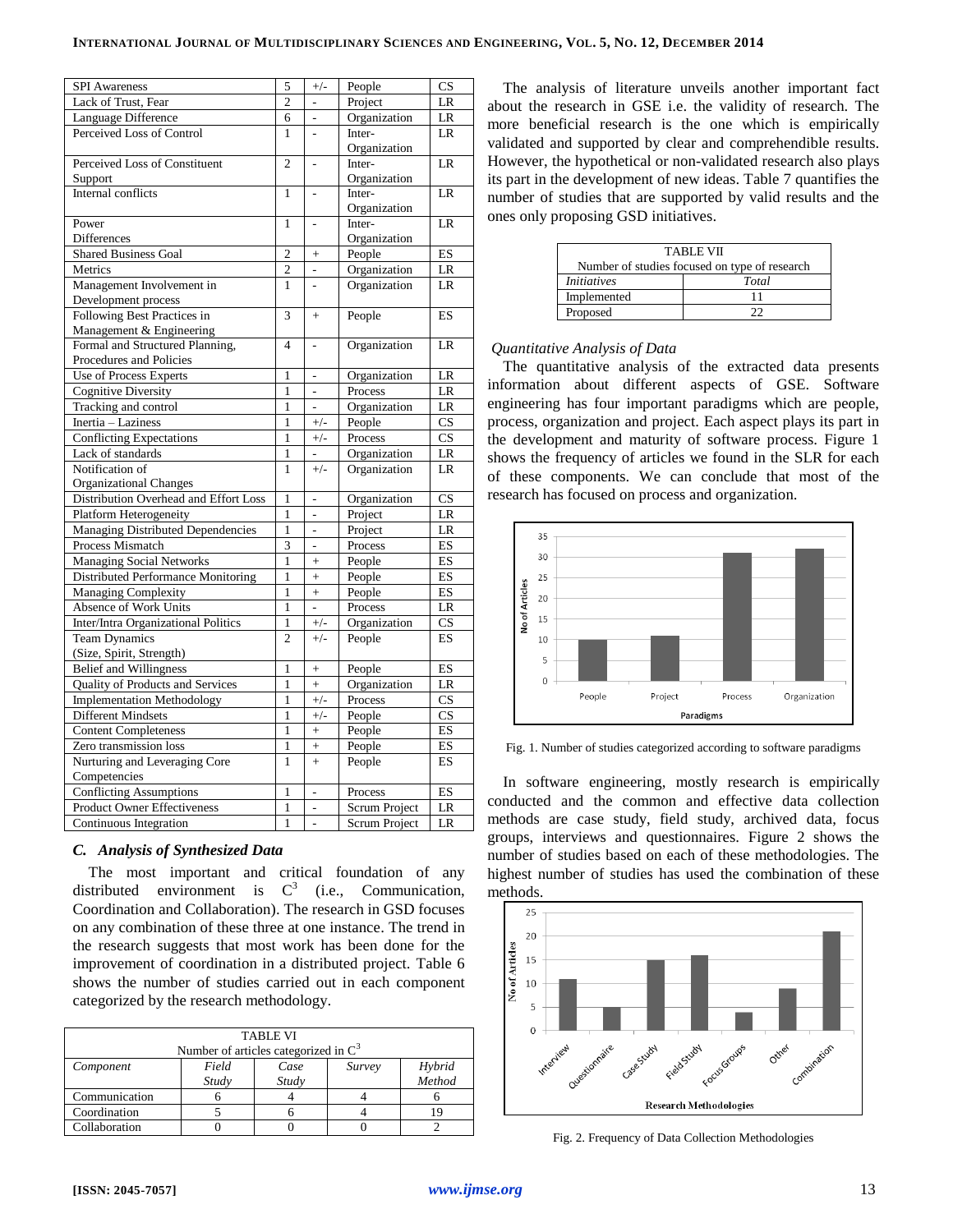There are two basic data analysis techniques used, known as quantitative and qualitative data analysis. Figure 3 shows that majority of the studies have used both analysis techniques. Some have used quantitative analysis and some have used qualitative analysis while a high number of studies have not used any of these techniques. The studies which have not used these techniques have relied upon alternate data analysis methods.



Fig. 3. Frequency of Data Analysis Methodologies

#### **V. RESULTS DISCUSSION**

#### *A. Initiatives*

We have found around 30 initiatives in the literature focusing different aspects of software process which play their roles in its improvement. One third of these initiatives are frameworks and most of the rest are models (2 reference models, 1 simulation model and 1 mathematical model). One article has presented an assessment tool which can be used in small enterprises for the initiation of process improvement. In [22] a set of practices have been defined and empirically validated for the definition of new small processes which are used in software process improvement. Precise estimation of development time has a critical role in its success and a mature process has always an accurate time estimation line for time line estimation, authors have presented a mathematical model [13]. The continuous improvement can only be achieved if the quality of the process is assessed periodically and is embedded as an integral part of process improvement. There are a few initiatives regarding process quality measurement which are worth inking down i.e., [46], [52], [45], [29], [34]. In distributed environment 'Task Distribution' has large influence on success. An empirically validated and benchmarked tool is presented in [39].

## *B. Factors*

The factors are categorized motivators and barriers when a factor improves a process it's referred to as motivator and is referred as barriers when impediments the process. The most commonly discussed factor is the 'Communication Infrastructure' of an organization. The success of a distributed project depends upon the maturity of this factor. The second equally discussed motivator is the 'Knowledge Sharing'. Usually organizations have a distributed knowledge

repositories to provide a common platforms for all the stakeholders to share their knowledge. This factor has an indirect effect on the capability of the distributed software development process. This builds an environment where all stakeholders have a greater depth of knowledge therefore the process executed by these people have an integrated sense of maturity. 'SPI Awareness' is another factor which can improve the process maturity intuitively. The stakeholders should be aware of all the aspects of SPI to extract full benefits of it. The barrier most widely discussed in the literature is 'Cultural Differences'. This factor can affect a project in a number of ways, for instance professionals from two different continents have different work ethics. A mature process must have a predefined environment which can bring people from different cultures to work as a single unit. 'Language' is another important aspect of this barrier which is mostly handled separately in the literature. The global language to communicate is English but still the variation in accents makes it difficult. A closely related motivator found in research is 'Personnel Communication Skills'. This motivator can be developed through personal and organizational training. 'Risk Sharing' is a motivator as all the stakeholders working on offshore sites should be given a sense of responsibility in terms of sharing the risk. The essence of a team is a central sense of sharing the outcome of their efforts. As the process improvement initiative the organization and the management are responsible to develop this sense in their distributed teams. 'Time Difference' is another barrier which is widely discussed in the literature. The success of any distributed project depends on ramping of this barrier. 'Process Mismatch' is another barrier which reflects the heterogeneity in two globally distributed sites. Two barriers are critical for process improvement which are 'Lack of Trust' and 'Fear'. The fear is present on both sides i.e. the fear related to job security for people working on central sites to lose their job to an equally talented but less paid colleague based in a developing country and team members located at distributed sites feel the fear of being left out of decision making. Similarly, they feel lack of trust especially in cases where their designation does not match their skills and experience. A mature process should handle these fear and trust issues. Justified 'workload distribution' can also build the trust among distributed teams and management. Another factor in trust building is 'Notification of Organization Changes'. All the stakeholders must be made aware of any change (minute or immense).

There are factors which are common to collocated and distributed development processes and equally important as well e.g. Skilled Human Resources, Lack of Tools, Staff Motivation, Training, Allocation of Resources, Metrics, Tracking and Control, Lack of Standards, Implementation Methodology and Team Dynamics.

#### *C. Synthesized Information*

This section is focused on summarization of information useful for researchers and practitioners. We will highlight few high quality SLRs found during the review which are work of some highly reputed professionals in this area. Unterkalmsteiner et al. [59] have written a comprehensive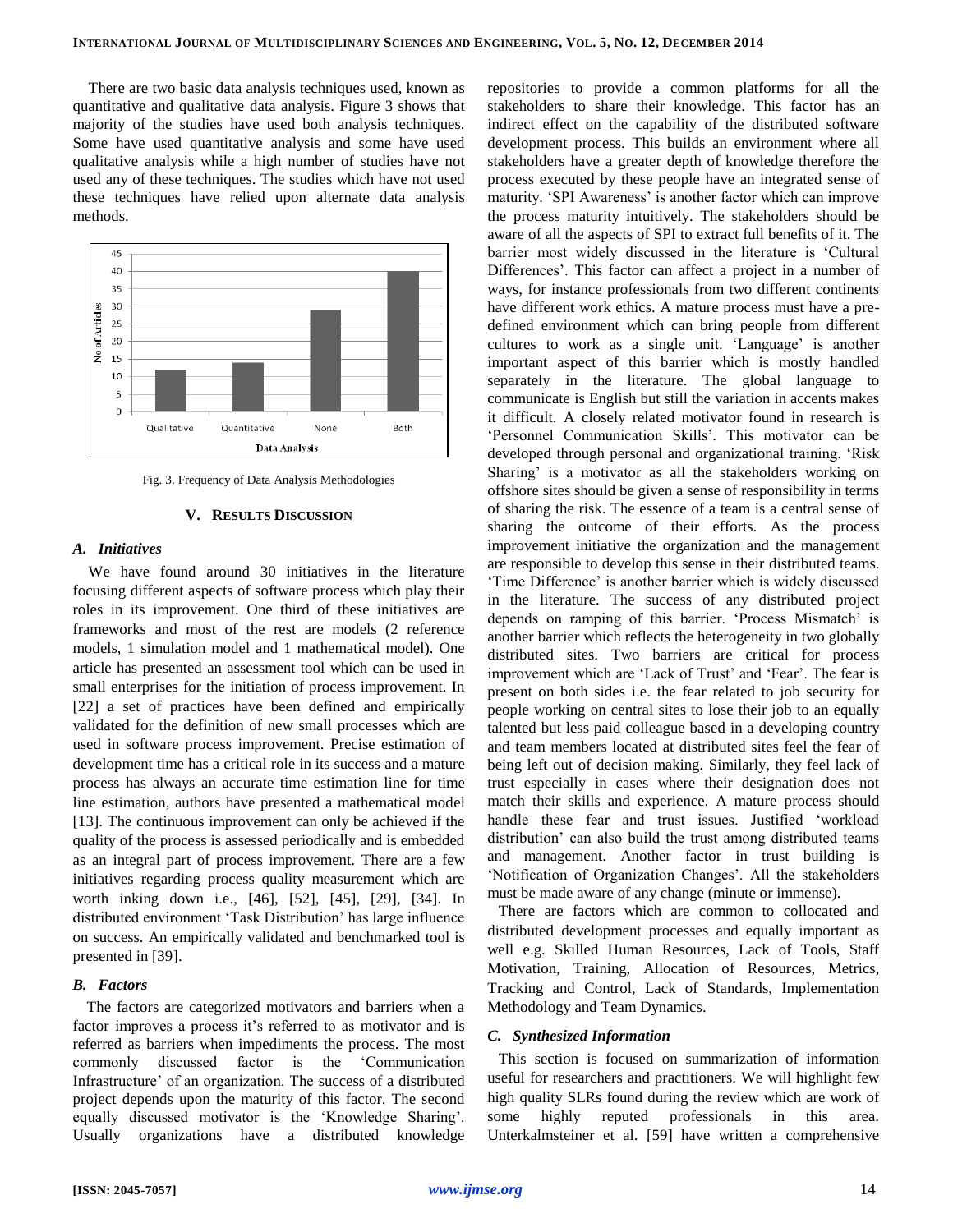SLR on software process improvement. Kitchenham. B. et al have conducted a tertiary study of all the systematic literature reviews published over a period of ten years in software engineering [1]. Khan, S. et al. have conducted SLR in offshore outsourcing [17]. These articles [7], [3], [9], [15], [18], [19], [25], [56], [57], [61] - [66] are useful literature reviews in the field of software engineering.

#### **VI. LIMITATIONS**

The validity of our results is dependent on internal and external validity of the extracted data and synthesized information.

*Internal Validity*, the main threat to internal validity is the publication bias to which all the self-reported studies are subjected to, which cannot be overcome. This bias is based on the fact that most of the reporting studies do not state the underlying rationale.

Another limitation is the absence of relevant information i.e. the region where research has been conducted and other is the size of the enterprise. Only 8 papers specified the geographical locations of their onshore and offshore sites. Similarly 12 out of 97 papers reported the size of organization. The metric used for size in these 12 papers also varied in terms of number of employees and the volume of their fiscal growth.

*External Validity*, the main threat to external validity is the limitation of access to all the digital resources. We have used only well renowned digital resources which were accessible to us. There are resources like ACM and Scopus that we could not include. However, we have covered enough literature to generalize our findings.

To minimize the researcher's bias we used the inter-rater technique where the second author randomly choose some articles and applied the same systematic review method to match the results.

#### **VII. CONCLUSION AND FUTURE WORK**

We have listed a set of articles highlighting different types of process improvement initiatives in GSE. A collocated environment is different from a distributed setup [67] therefore the techniques applicable to a collocated process for maturity and quality are not necessarily applicable to a distributed environment. An SPI initiative implemented in its spirit can really improve the quality of a process and product however, the total success or partial failure of an SPI initiative is reliant on the size of the organization [68].

We have listed a set of critical factors (motivators and barriers) in distributed software process improvement. The strength of an organization's communication infrastructure plays a critical role in success of its distributed software development. Knowledge sharing is a motivator which is equally affective in distributed as well as collocated development and definitely needs a bit more research and development effort in future. The management has task distribution challenges among distributed team members, keeping under consideration the load and the skill set of each offsite team member. An unjustified work load distribution can cause a project level failure. 'Language Difference' has appeared as the most common barrier in DSD.

It has been observed that a high percentage of research in GSE has been carried out in Europe. The favourable outsourcing locations are developing countries like Vietnam and Bangladesh. Figure 4 illustrates a timeline sketched over a period of 6 years showing the number of publication in GSE including the journal and conference papers only. It is conclusive that the research interest in GSE has increased over time with the advancement in globalized corporate environment.



Fig. 4. SPI Research Timeline over last 6 years

This SLR is conducted to provide a foundation for development of a DSPI framework specific for small-medium sized organizations. The framework is targeted for the maturity and capability of enterprises providing offshore development services. A questionnaire based study is lined up to learn the key factors, process and people aspects in the small to medium sized organizations.

| <b>TABLE APPENDIX</b><br>LIST OF SELECTED ARTICLES FOR FINAL REVIEW PHASE<br><i>Database:</i> IEEE (I), Elsevier (E), Springer (S)<br>Content Type: Conference Paper (C), Journal paper (J), Research<br>Proposal (RP), Book Chapter (BC)<br>Priority: High (H), Medium (M), Low (L)<br>Final Status: Excluded (E), Included (I) |                                                                                             |   |              |          |        |   |   |  |
|----------------------------------------------------------------------------------------------------------------------------------------------------------------------------------------------------------------------------------------------------------------------------------------------------------------------------------|---------------------------------------------------------------------------------------------|---|--------------|----------|--------|---|---|--|
|                                                                                                                                                                                                                                                                                                                                  | Content Type<br>Final Status<br>Database<br>Priority<br>Title<br>Year                       |   |              |          |        |   |   |  |
|                                                                                                                                                                                                                                                                                                                                  | Key Phrase: "Global Software Process Improvement"                                           |   |              |          |        |   |   |  |
| T<br>$\subset$<br>20<br>$SI-1$<br>1.<br>Process improvement in<br>four small software<br>01<br>Companies                                                                                                                                                                                                                         |                                                                                             |   |              |          |        |   | E |  |
| $\overline{2}$ .                                                                                                                                                                                                                                                                                                                 | <b>Global Software</b><br>Engineering: The Future<br>of Socio-technical<br>Coordination     | T | $\mathsf{C}$ | 20<br>07 | $SI-2$ | H | T |  |
| 3.                                                                                                                                                                                                                                                                                                                               | Leveraging global<br>resources: a process<br>maturity framework for<br>managing distributed | T | J            | 20<br>05 | $SI-3$ | H | T |  |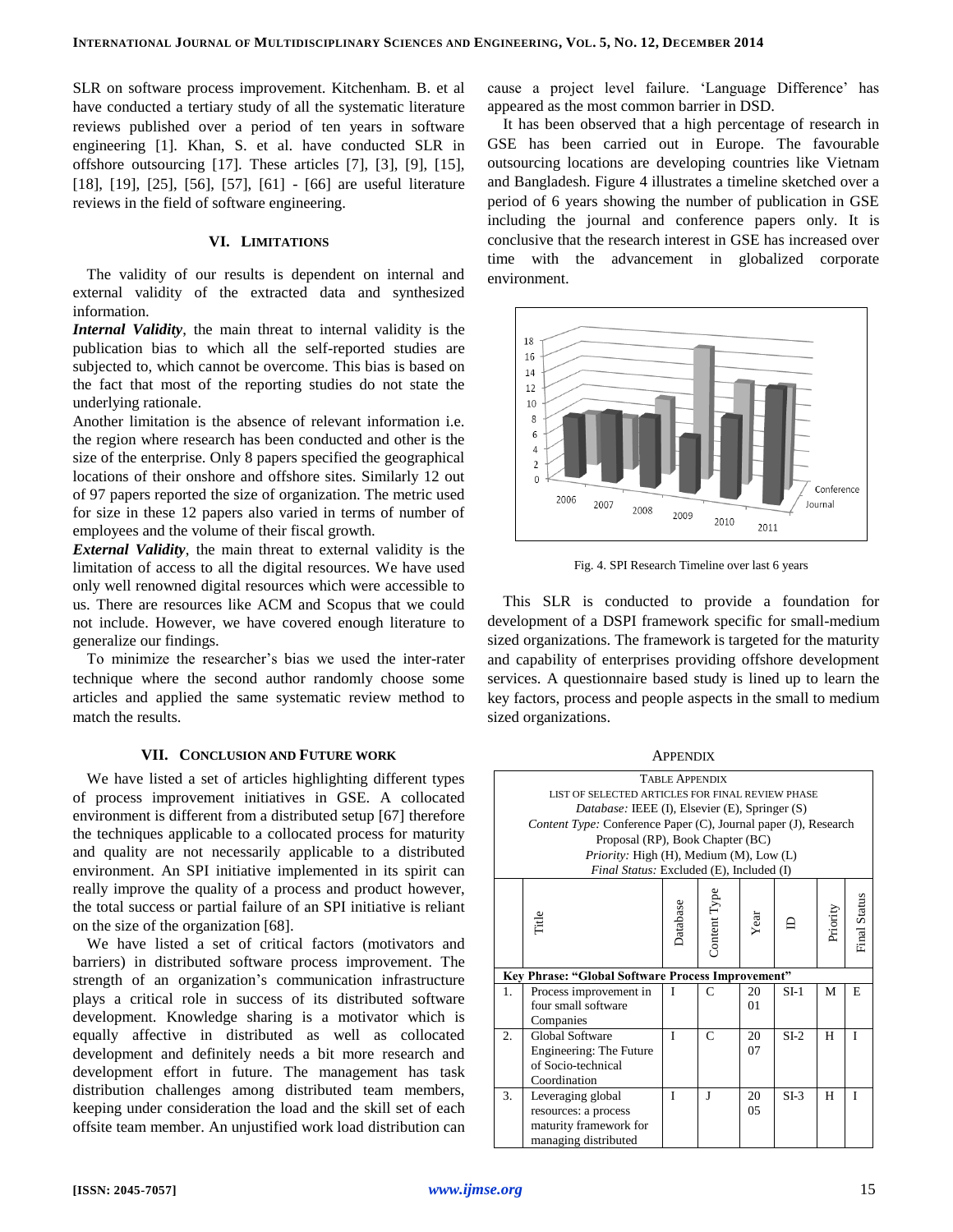|              | development                   |   |                |    |        |   |   |
|--------------|-------------------------------|---|----------------|----|--------|---|---|
| 4.           | <b>Improving Distance</b>     | I | $\mathbf C$    | 20 | $SI-4$ | H | I |
|              | Mentoring: Challenges         |   |                | 10 |        |   |   |
|              | and How to Deal with          |   |                |    |        |   |   |
|              | them in Global                |   |                |    |        |   |   |
|              |                               |   |                |    |        |   |   |
|              | Development Project           |   |                |    |        |   |   |
|              | Courses                       |   |                |    |        |   |   |
| 5.           | <b>Improving Productivity</b> | Ī | C              | 20 | $SI-5$ | M | I |
|              | of Local Software             |   |                | 06 |        |   |   |
|              | Development Teams in          |   |                |    |        |   |   |
|              | a Global Software             |   |                |    |        |   |   |
|              | Development                   |   |                |    |        |   |   |
|              |                               |   |                |    |        |   |   |
|              | Environment                   |   |                |    |        |   |   |
| 6.           | Evaluation and                | I | J              | 20 | $SI-6$ | H | I |
|              | Measurement of                |   |                | 11 |        |   |   |
|              | <b>Software Process</b>       |   |                |    |        |   |   |
|              | $Improvement - A$             |   |                |    |        |   |   |
|              | Systematic Literature         |   |                |    |        |   |   |
|              |                               |   |                |    |        |   |   |
|              | Review                        |   |                |    |        |   |   |
| 7.           | Agile Practives in            | I | C              | 20 | $SI-7$ | H | I |
|              | Global Software               |   |                | 10 |        |   |   |
|              | Engineering $- A$             |   |                |    |        |   |   |
|              | Systematic Map                |   |                |    |        |   |   |
| 8.           | <b>Improving Global</b>       | I | C              | 20 | $SI-8$ | H | I |
|              |                               |   |                |    |        |   |   |
|              | Software Development          |   |                | 07 |        |   |   |
|              | Project Performance           |   |                |    |        |   |   |
|              | <b>Using Simulation</b>       |   |                |    |        |   |   |
| 9.           | <b>Teaching Requirements</b>  | I | $\mathbf C$    | 20 | $SI-9$ | M | I |
|              | Elicitation within the        |   |                | 09 |        |   |   |
|              | <b>Context of Global</b>      |   |                |    |        |   |   |
|              |                               |   |                |    |        |   |   |
|              | Software Development          |   |                |    |        |   |   |
| 1            | Research directions in        | Ī | $\mathbf C$    | 20 | SI-    | H | I |
| 0.           | software process              |   |                | 04 | 10     |   |   |
|              | improvement                   |   |                |    |        |   |   |
| 1            | Six Sigma and Software        | I | C              | 20 | SI-    | М | E |
| 1.           |                               |   |                | 06 | 11     |   |   |
|              | Development Process:          |   |                |    |        |   |   |
|              | <b>DMAIC</b> Improvements     |   |                |    |        |   |   |
| 1            | The application of a          | I | $\mathbf C$    | 20 | $SI-$  | H | I |
| 2.           | new process quality           |   |                | 11 | 12     |   |   |
|              | measurement model for         |   |                |    |        |   |   |
|              | software process              |   |                |    |        |   |   |
|              | improvement initiatives       |   |                |    |        |   |   |
|              |                               | I |                |    |        |   | I |
| 1            | Reporting empirical           |   | $\mathbf C$    | 20 | $SI-$  | H |   |
| 3.           | research in global            |   |                | 08 | 13     |   |   |
|              | software engineering: a       |   |                |    |        |   |   |
|              | classification scheme         |   |                |    |        |   |   |
| 1            | Continuous                    | I | С              | 20 | SI-    | Н | I |
| 4.           | Improvement through           |   |                | 08 | 14     |   |   |
|              |                               |   |                |    |        |   |   |
|              | <b>Iterative Development</b>  |   |                |    |        |   |   |
|              | in a Multi-Geography          |   |                |    |        |   |   |
| 1            | Improving validation          | I | C              | 20 | SI-    | М | I |
| 5.           | activities in a global        |   |                | 01 | 15     |   |   |
|              | software development          |   |                |    |        |   |   |
| $\mathbf{1}$ | A Framework to Enable         | I | C              | 20 | SI-    | Н | I |
|              |                               |   |                |    |        |   |   |
| 6.           | <b>Offshore Outsourcing</b>   |   |                | 10 | 18     |   |   |
| 1            | Transitioning to              | I | $\overline{C}$ | 20 | SI-    | Н | I |
| 7.           | Distributed                   |   |                | 10 | 19     |   |   |
|              | Development in                |   |                |    |        |   |   |
|              | Students' Global              |   |                |    |        |   |   |
|              | Software Development          |   |                |    |        |   |   |
|              | Projects: The Role of         |   |                |    |        |   |   |
|              |                               |   |                |    |        |   |   |
|              | Agile Methodologies           |   |                |    |        |   |   |
|              | and End-to-End Tooling        |   |                |    |        |   |   |
| 1            | <b>Implementing Software</b>  | I | C              | 20 | $SI-$  | Н | I |
| 8.           | Process Improvement           |   |                | 08 | 21     |   |   |
|              | Initiatives: An Analysis      |   |                |    |        |   |   |
|              |                               |   |                |    |        |   |   |
|              | of Vietnamese                 |   |                |    |        |   |   |
|              | Practitioners' Views          |   |                |    |        |   |   |
| 1            | Improving Global              | I | C              | 20 | SI-    | Н | I |
| 9.           | <b>System Development</b>     |   |                | 09 | 22     |   |   |
|              | and Collaboration             |   |                |    |        |   |   |
|              | across Functions:             |   |                |    |        |   |   |
|              |                               |   |                |    |        |   |   |

|                  | Experiences from<br>Industry                           |             |   |              |           |   |   |
|------------------|--------------------------------------------------------|-------------|---|--------------|-----------|---|---|
| 2                | Crafting a Global                                      | I           | C | 20           | SI-       | Н | I |
| $\overline{0}$ . | Teaming Model for                                      |             |   | 10           | 23        |   |   |
|                  | Architectural<br>Knowledge                             |             |   |              |           |   |   |
| 2                | Analysis of software                                   | I           | C | 20           | SI-       | Н | I |
| 1.               | process improvement                                    |             |   | 10           | 24        |   |   |
|                  | efforts in Pakistan                                    |             |   |              |           |   |   |
| 2<br>2.          | A Framework for<br>Model-Based                         | I           | C | 20<br>08     | SI-<br>25 | H | I |
|                  | Continuous                                             |             |   |              |           |   |   |
|                  | Improvement of Global                                  |             |   |              |           |   |   |
|                  | IT Service Delivery                                    |             |   |              |           |   |   |
| 2                | Operations<br>Does Software Process                    | I           | J | 20           | SI-       | Н | I |
| 3.               | <b>Improvement Reduce</b>                              |             |   | 12           | 26        |   |   |
|                  | the Severity of Defects?                               |             |   |              |           |   |   |
|                  | A Longitudinal Field<br>Study                          |             |   |              |           |   |   |
| 2                | Software quality and IS                                | E           | J | 20           | $SE-4$    | M | E |
| 4.               | project performance                                    |             |   | 07           |           |   |   |
|                  | improvements from                                      |             |   |              |           |   |   |
|                  | software development<br>process maturity and IS        |             |   |              |           |   |   |
|                  | implementation                                         |             |   |              |           |   |   |
|                  | strategies                                             |             |   |              |           |   |   |
| 2<br>5.          | From integration to<br>composition: On the             | E           | J | 20<br>10     | SE-<br>10 | М | E |
|                  | impact of software                                     |             |   |              |           |   |   |
|                  | product lines, global                                  |             |   |              |           |   |   |
|                  | development and                                        |             |   |              |           |   |   |
| 2                | ecosystems<br>Essential                                | E           | J | 20           | SE-       | M | E |
| 6.               | communication                                          |             |   | 06           | 11        |   |   |
|                  | practices for Extreme                                  |             |   |              |           |   |   |
|                  | Programming in a<br>global software                    |             |   |              |           |   |   |
|                  | development team                                       |             |   |              |           |   |   |
| 2                | Behavioral                                             | E           | J | 20           | SE-       | М | E |
| 7.               | characterization: finding<br>and using the influential |             |   | 01           | 15        |   |   |
|                  | factors in software                                    |             |   |              |           |   |   |
|                  | process simulation                                     |             |   |              |           |   |   |
|                  | models                                                 |             |   |              |           |   |   |
| 2<br>8.          | Systematic literature<br>reviews in software           | E           | J | 20<br>10     | SE-<br>30 | Н | I |
|                  | engineering - A tertiary                               |             |   |              |           |   |   |
|                  | study                                                  |             |   |              |           |   |   |
| 2<br>9.          | Priority assessment of<br>software process             | E           | J | 20<br>06     | SE-<br>29 | М | E |
|                  | requirements from                                      |             |   |              |           |   |   |
|                  | multiple perspectives                                  |             |   |              |           |   |   |
| 3<br>0.          | Systematic literature<br>reviews in software           | E           | J | 20<br>09     | SE-<br>31 | Н | I |
|                  | engineering $- A$                                      |             |   |              |           |   |   |
|                  | systematic literature                                  |             |   |              |           |   |   |
|                  | review                                                 |             |   |              |           |   |   |
| 3<br>1.          | Managing the business<br>of software product line:     | E           | J | 20<br>07     | SE-<br>32 | М | E |
|                  | An empirical                                           |             |   |              |           |   |   |
|                  | investigation of key                                   |             |   |              |           |   |   |
|                  | business factors                                       | E           |   |              |           |   |   |
| 3<br>2.          | An experimental<br>investigation of the                |             | J | 20<br>$00\,$ | SE-<br>33 | М | E |
|                  | impact of individual,                                  |             |   |              |           |   |   |
|                  | program, and                                           |             |   |              |           |   |   |
|                  | organizational<br>characteristics on                   |             |   |              |           |   |   |
|                  | software maintenance                                   |             |   |              |           |   |   |
|                  | effort                                                 |             |   |              |           |   |   |
| 3                | Design rationale capture                               | $\mathbf S$ | J | 20           | $SS-1$    | М | E |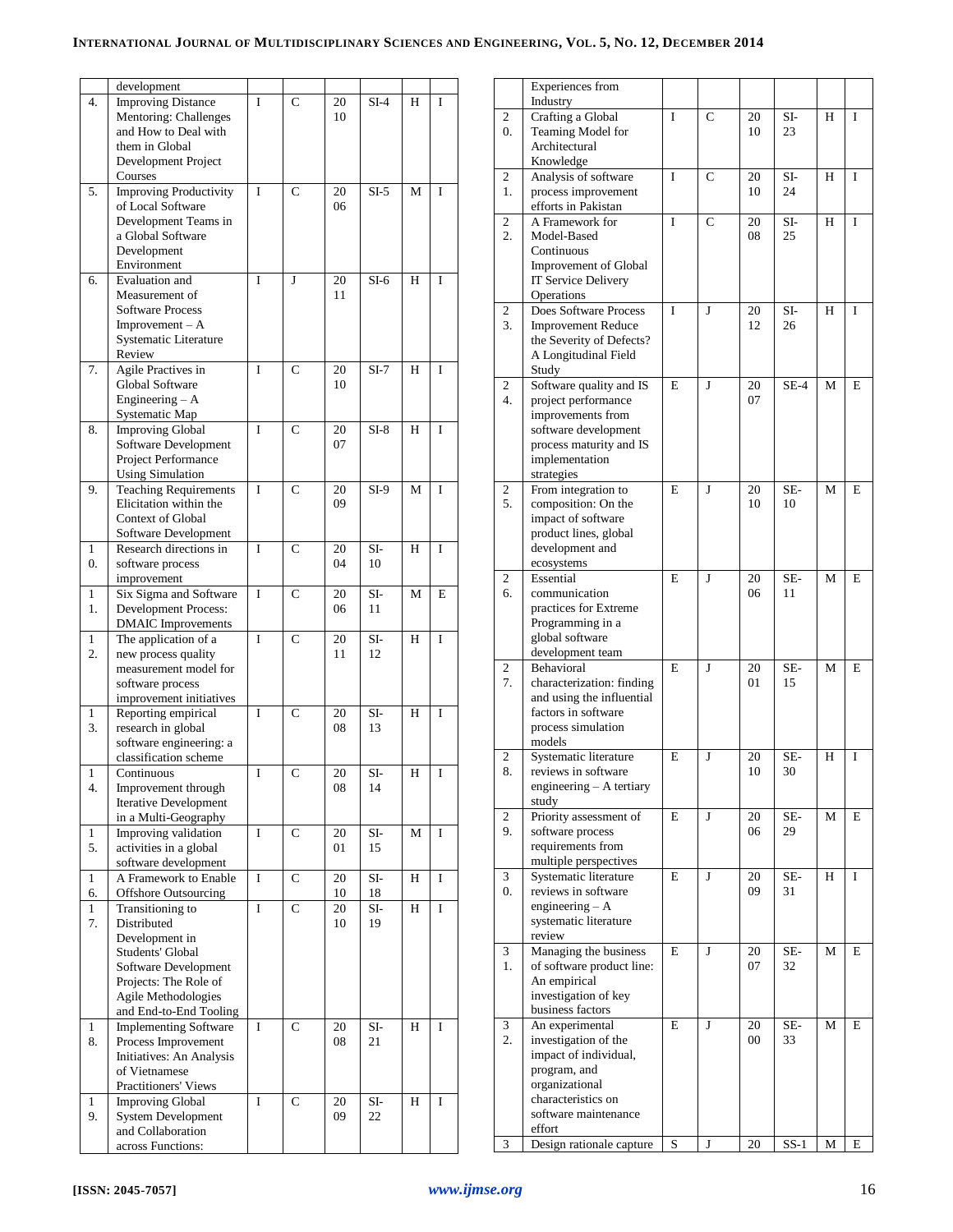| 3.             | for process<br>improvement in the<br>globalised enterprise: an |   |                | 11       |             |   |   |
|----------------|----------------------------------------------------------------|---|----------------|----------|-------------|---|---|
|                | industrial study                                               |   |                |          |             |   |   |
| 3              | A reference framework                                          | S | J              | 20       | $SS-2$      | М | E |
| 4.             | for process-oriented                                           |   |                | 05       |             |   |   |
|                | software development<br>organizations                          |   |                |          |             |   |   |
| 3              | <b>Requirements Tracing</b>                                    | S | J              | 20       | $SS-3$      | М | E |
| 5.             | On target (RETRO):                                             |   |                | 07       |             |   |   |
|                | improving software                                             |   |                |          |             |   |   |
|                | maintenance through                                            |   |                |          |             |   |   |
|                | traceability recovery                                          |   |                |          |             |   |   |
| 3              | RE challenges in multi-                                        | S | J              | 20       | $SS-4$      | М | E |
| 6.             | site software                                                  |   |                | 03       |             |   |   |
|                | development<br>organizations                                   |   |                |          |             |   |   |
| 3              | <b>Towards Progressive</b>                                     | S | J              | 20       | $SS-5$      | M | E |
| 7.             | and Load Balancing                                             |   |                | 10       |             |   |   |
|                | Distributed                                                    |   |                |          |             |   |   |
|                | <b>Computation: A Case</b>                                     |   |                |          |             |   |   |
|                | Study on Skyline                                               |   |                |          |             |   |   |
|                | Analysis                                                       |   |                |          |             |   |   |
|                | Key Phrase: "Global Software Development"                      | I |                |          |             |   |   |
| 3<br>8.        | Risk Management in<br>Global Software                          |   | С              | 20<br>11 | SI-<br>26   | М | I |
|                | Development Projects:                                          |   |                |          |             |   |   |
|                | Challenges, Solutions,                                         |   |                |          |             |   |   |
|                | and Experience                                                 |   |                |          |             |   |   |
| 3              | A Decision Support                                             | I | $\overline{C}$ | 20       | SI-         | H | I |
| 9.             | System for Global                                              |   |                | 11       | 27          |   |   |
|                | Software Development                                           |   |                |          |             |   |   |
| $\overline{4}$ | Using the Cloud to                                             | I | C              | 20       | SI-         | H | I |
| 0.             | Facilitate Global<br>Software Development                      |   |                | 11       | 28          |   |   |
|                | Challenges                                                     |   |                |          |             |   |   |
| $\overline{4}$ | A Comparison of                                                | I | C              | 20       | SI-         | H | I |
| 1.             | <b>Industrial Process</b>                                      |   |                | 10       | 29          |   |   |
|                | Descriptions for Global                                        |   |                |          |             |   |   |
|                | <b>Custom Software</b>                                         |   |                |          |             |   |   |
|                | Development                                                    |   |                |          |             |   |   |
| 4<br>2.        | TAMRI: A Tool for<br><b>Supporting Task</b>                    | Ī | C              | 20<br>09 | SI-<br>30   | H | I |
|                | Distribution in Global                                         |   |                |          |             |   |   |
|                | Software Development                                           |   |                |          |             |   |   |
|                | Projects                                                       |   |                |          |             |   |   |
| 4              | Exploring the Role of                                          | I | C              | 20       | SI-         | H | 1 |
| 3.             | Instant Messaging in a                                         |   |                | 11       | 31          |   |   |
|                | Global Software                                                |   |                |          |             |   |   |
|                | Development Project<br><b>Global Software</b>                  | I | $\overline{C}$ |          |             | H | I |
| 4<br>4.        | Development and                                                |   |                | 20<br>08 | $SI-$<br>32 |   |   |
|                | Delay: Does Distance                                           |   |                |          |             |   |   |
|                | Still Matter?                                                  |   |                |          |             |   |   |
| 4              | Communication,                                                 | I | $\mathsf{C}$   | 20       | SI-         | Н | I |
| 5.             | Knowledge and Co-                                              |   |                | 09       | 33          |   |   |
|                | ordination Management                                          |   |                |          |             |   |   |
|                | in Globally Distributed                                        |   |                |          |             |   |   |
|                | Software Development:<br>Informed by a scientific              |   |                |          |             |   |   |
|                | Software Engineering                                           |   |                |          |             |   |   |
|                | Case Study                                                     |   |                |          |             |   |   |
| 4              | <b>How Globally</b>                                            | I | $\mathsf{C}$   | 20       | SI-         | Η | I |
| 6.             | Distributed Software                                           |   |                | 11       | 34          |   |   |
|                | Teams Can Improve                                              |   |                |          |             |   |   |
|                | Their Collaboration                                            |   |                |          |             |   |   |
|                | Effectiveness?                                                 |   |                |          |             |   |   |
| 4<br>7.        | Architecture-Centric<br>Global Software                        | I | C              | 20<br>06 | SI-<br>35   | Н | I |
|                | Processes                                                      |   |                |          |             |   |   |
| 4              | Technology Selection to                                        | I | $\mathsf{C}$   | 20       | SI-         | М | I |
| 8.             | <b>Improve Global</b>                                          |   |                | 06       | 36          |   |   |

|                       | Collaboration                                                                                                                                                        |   |               |          |           |   |   |
|-----------------------|----------------------------------------------------------------------------------------------------------------------------------------------------------------------|---|---------------|----------|-----------|---|---|
| $\overline{4}$<br>9.  | Fostering a High-<br>Performance Culture in<br><b>Offshore Software</b><br><b>Engineering Teams</b><br><b>Using Balanced</b><br>Scorecards and Project<br>Scorecards | I | C             | 20<br>11 | SI-<br>37 | H | I |
| 5<br>$\overline{0}$ . | An empirical study of<br>speed and<br>communication in<br>globally distributed<br>software development                                                               | I | J             | 20<br>03 | SI-<br>38 | H | I |
| 5<br>1.               | Cultural Differences in<br><b>Temporal Perceptions</b><br>and its Application to<br><b>Running Efficient</b><br>Global Software Teams                                | I | $\mathbf C$   | 20<br>06 | SI-<br>39 | М | I |
| 5<br>$\overline{2}$ . | Goal and Risk Factors<br>in Offshore Outsourced<br>Software Development<br>from Vendor's<br>Viewpoint                                                                | I | C             | 20<br>09 | SI-<br>40 | Н | I |
| 5<br>3.               | Delegation in Global<br><b>Software Teams:</b><br>Leading or Managing?                                                                                               | I | C             | 20<br>09 | SI-<br>41 | Н | I |
| 5<br>4.               | <b>Improving Contextual</b><br>Skills in Global<br>Software Engineering:<br>A Corporate Training<br>Experience                                                       | I | C             | 20<br>08 | SI-<br>42 | H | I |
| 5<br>5.               | Governance<br>Mechanisms in Global<br>Development<br>Environments                                                                                                    | I | C             | 20<br>11 | SI-<br>43 | H | I |
| 5<br>6.               | Process-Based<br>Collaboration in Global<br>Software Engineering                                                                                                     | I | $\mathcal{C}$ | 20<br>09 | SI-<br>44 | H | I |
| 5<br>7.               | Successful Global<br>Development of a<br>Large-scale Embedded<br>Telecommunications<br>Product                                                                       | I | C             | 20<br>07 | SI-<br>45 | М | E |
| 5<br>8.               | A reference model for<br>successful Distributed<br>Development of<br>Software Systems                                                                                | I | C             | 20<br>07 | SI-<br>46 | Н | I |
| 5<br>9.               | <b>Challenges of Globally</b><br>Distributed Software<br>Development - Analysis<br>of Problems Related to<br>Social Processes and<br><b>Group Relations</b>          | I | С             | 20<br>08 | SI-<br>47 | Н | I |
| 6<br>0.               | How Do Distribution<br>and Time Zones Affect<br>Software Development?<br>A Case Study on<br>Communication                                                            | I | C             | 20<br>11 | SI-<br>48 | H | Ī |
| 6<br>1.               | New Angles for Global<br>Software Engineering<br>Research? - Keynote<br>Summary                                                                                      | I | C             | 20<br>10 | SI-<br>49 | М | Ī |
| 6<br>2.               | Managing Cognitive<br>and Cultural Diversity<br>in Global IT Teams                                                                                                   | I | C             | 20<br>10 | SI-<br>50 | М | I |
| 6<br>3.               | <b>Critical Success Factors</b><br>for Offshore Software<br>Development<br>Outsourcing Vendors: A<br>Systematic Literature<br>Review                                 | I | C             | 20<br>09 | SI-<br>51 | M | I |
| 6                     | <b>Globally Distributed</b>                                                                                                                                          | I | C             | 20       | SI-       | Н | I |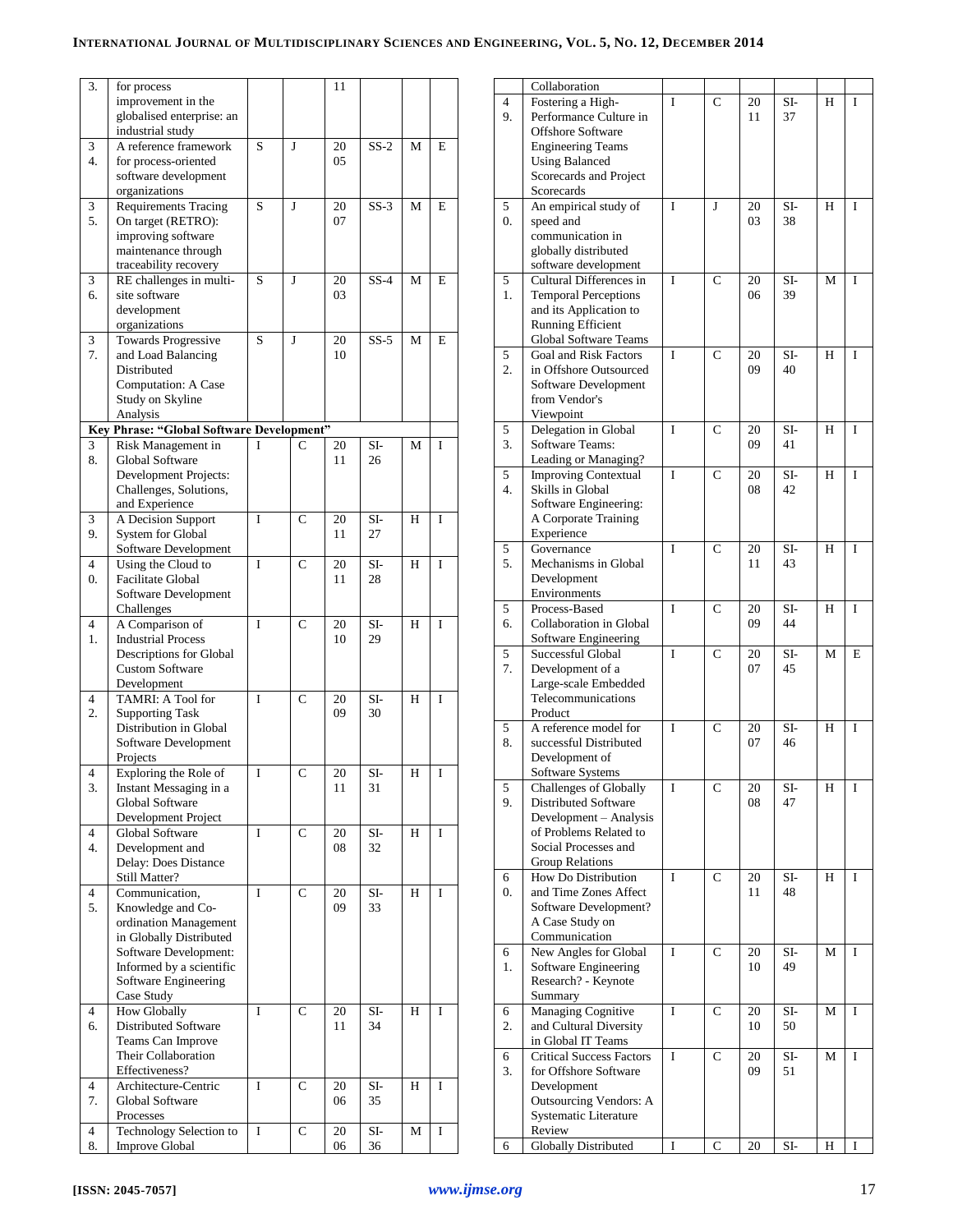| 4.               | <b>Software Process</b>                       |   |               | 11       | 52        |   |              |
|------------------|-----------------------------------------------|---|---------------|----------|-----------|---|--------------|
| 6                | Engineering<br>Descriptive Analysis of        | I | $\mathsf{C}$  | 20       | SI-       | H | I            |
| 5.               | Fear and Distrust in                          |   |               | 09       | 53        |   |              |
|                  | Early Phases of GSD                           |   |               |          |           |   |              |
|                  | Projects                                      |   |               |          |           |   |              |
| 6<br>6.          | Offshore QA - A<br>Framework for Helping      | I | $\mathsf{C}$  | 20<br>10 | SI-<br>55 | H | I            |
|                  | Software Development                          |   |               |          |           |   |              |
|                  | <b>Outsourcing Companies</b>                  |   |               |          |           |   |              |
|                  | Comply with ISO                               |   |               |          |           |   |              |
| 6                | 9001,2008<br>A Framework for                  | I | RP            | 20       | SI-       | М | I            |
| 7.               | Training Skills for                           |   |               | 10       | 56        |   |              |
|                  | Global Software                               |   |               |          |           |   |              |
|                  | Development                                   |   |               |          |           |   |              |
| 6<br>8.          | From CMMI and<br>isolation to Scrum,          | I | $\mathcal{C}$ | 20<br>09 | SI-<br>59 | H | I            |
|                  | Agile, Lean and                               |   |               |          |           |   |              |
|                  | collaboration                                 |   |               |          |           |   |              |
| 6                | A framework for                               | I | $\mathcal{C}$ | 20       | SI-       | H | $\mathbf I$  |
| 9.               | supporting the software                       |   |               | 09       | 60        |   |              |
|                  | architecture evaluation<br>process in global  |   |               |          |           |   |              |
|                  | software development                          |   |               |          |           |   |              |
| 7                | A reference model for                         | I | $\mathcal{C}$ | 20       | $SI-$     | М | $\mathbf I$  |
| $\overline{0}$ . | global software                               |   |               | 06       | 61        |   |              |
|                  | development: findings<br>from a case study    |   |               |          |           |   |              |
| 7                | Using SCRUM in                                | I | $\mathbf C$   | 20       | SI-       | H | I            |
| 1.               | global software                               |   |               | 09       | 62        |   |              |
|                  | development: A                                |   |               |          |           |   |              |
|                  | Systematic Literature<br>Review               |   |               |          |           |   |              |
| 7                | Process models in the                         | E | J             | 20       | SE-       | H | I            |
| 2.               | practice of distributed                       |   |               | 10       | 34        |   |              |
|                  | software development:                         |   |               |          |           |   |              |
|                  | A systematic review of                        |   |               |          |           |   |              |
| 7                | the literature<br>Assigning tasks in a 24-    | E | J             | 20       | SE-       | М | E            |
| 3.               | h software development                        |   |               | 06       | 35        |   |              |
|                  | model                                         |   |               |          |           |   |              |
| 7                | Design guidelines for                         | E | J             | 20       | SE-       | M | I            |
| 4.               | software processes<br>knowledge repository    |   |               | 11       | 36        |   |              |
|                  | development                                   |   |               |          |           |   |              |
| 7                | Barriers in the selection                     | E | J             | 20       | SE-       | M | 1            |
| 5.               | of offshore software                          |   |               | 11       | 37        |   |              |
|                  | development<br>outsourcing vendors:           |   |               |          |           |   |              |
|                  | An exploratory study                          |   |               |          |           |   |              |
|                  | using a systematic                            |   |               |          |           |   |              |
|                  | literature review                             |   |               |          |           |   |              |
| 7<br>6.          | Modeling software<br>development across       | E | J             | 20<br>06 | SE-<br>38 | М | I            |
|                  | time zones                                    |   |               |          |           |   |              |
| $\tau$           | Sociomaterial bricolage:                      | E | J             | 20       | SE-       | М | I            |
| 7.               | The creation of                               |   |               | 11       | 39        |   |              |
|                  | location-spanning work<br>practices by global |   |               |          |           |   |              |
|                  | software developers                           |   |               |          |           |   |              |
| $\tau$           | Incremental method                            | E | $\mathbf{J}$  | $20\,$   | SE-       | H | $\mathbf{I}$ |
| 8.               | evolution in global                           |   |               | 10       | 40        |   |              |
|                  | software product                              |   |               |          |           |   |              |
|                  | management: A<br>retrospective case study     |   |               |          |           |   |              |
| 7                | An empirical study of                         | E | $\mathbf{J}$  | $20\,$   | SE-       | М | $\mathbf{I}$ |
| 9.               | groupware support for                         |   |               | 06       | 41        |   |              |
|                  | distributed software                          |   |               |          |           |   |              |
|                  | architecture evaluation<br>process            |   |               |          |           |   |              |
| 8                | Motivation in Software                        | E | J             | $20\,$   | SE-       | H | I            |

| 0.               | Engineering: A                                          |   |    | 08       | 42        |   |   |
|------------------|---------------------------------------------------------|---|----|----------|-----------|---|---|
|                  | systematic literature<br>review                         |   |    |          |           |   |   |
| 8                | Characterizing software                                 | E | J  | 20       | SE-       | М | E |
| 1.               | architecture changes: A                                 |   |    | 10       | 43        |   |   |
| 8                | systematic review<br>A framework for the                | E | J  | 20       | SE-       | M | E |
| $\overline{2}$ . | design and verification                                 |   |    | 09       | 44        |   |   |
|                  | of software                                             |   |    |          |           |   |   |
|                  | measurement methods                                     |   |    |          |           |   |   |
| 8<br>3.          | An empirical study of<br>the effect of knowledge        | E | J  | 20<br>04 | SE-<br>45 | M | E |
|                  | integration on software                                 |   |    |          |           |   |   |
|                  | development                                             |   |    |          |           |   |   |
| 8                | performance<br><b>Software Process</b>                  | E | J  | 20       | SE-       | H | I |
| 4.               | Improvement as                                          |   |    | 10       | 46        |   |   |
|                  | organizational change:                                  |   |    |          |           |   |   |
|                  | A metaphorical analysis<br>of the literature            |   |    |          |           |   |   |
| 8                | Factors influencing                                     | E | J  | 20       | SE-       | H | I |
| 5.               | clients in the selection                                |   |    | 11       | 47        |   |   |
|                  | of offshore software                                    |   |    |          |           |   |   |
|                  | outsourcing vendors:<br>An exploratory study            |   |    |          |           |   |   |
|                  | using a systematic                                      |   |    |          |           |   |   |
|                  | literature review                                       |   |    |          |           |   |   |
| 8<br>6.          | Initiating software<br>process improvement in           | E | J  | 20<br>08 | SE-<br>48 | H | T |
|                  | very small enterprises:                                 |   |    |          |           |   |   |
|                  | Experience with a light                                 |   |    |          |           |   |   |
|                  | assessment tool                                         | E | J  |          | SE-       | H | T |
| 8<br>7.          | Evaluating the<br>relationship between                  |   |    | 20<br>09 | 49        |   |   |
|                  | process improvement                                     |   |    |          |           |   |   |
|                  | and schedule deviation                                  |   |    |          |           |   |   |
| 8                | in software maintenance<br><b>Effectively</b> utilizing | E | J  | 20       | SE-       | M | E |
| 8.               | project, product and                                    |   |    | 08       | 50        |   |   |
|                  | process knowledge                                       |   |    |          |           |   |   |
| 8<br>9.          | A holistic approach to<br>managing software             | E | J  | 20<br>09 | SE-<br>51 | М | E |
|                  | change impact                                           |   |    |          |           |   |   |
| 9                | De-motivators for                                       | E | J  | 20       | SE-       | M | I |
| $\overline{0}$ . | software process<br>improvement: an                     |   |    | 03       | 52        |   |   |
|                  | analysis of                                             |   |    |          |           |   |   |
|                  | practitioners' views                                    |   |    |          |           |   |   |
| 9                | Software process                                        | E | J  | 20       | SE-       | H | I |
| 1.               | improvement as<br>emergent change: A                    |   |    | 07       | 53        |   |   |
|                  | structurational analysis                                |   |    |          |           |   |   |
| 9                | Verification framework                                  | E | J  | 20       | SE-       | M | E |
| 2.               | and algorithms for<br>integrating information           |   |    | 06       | 54        |   |   |
|                  | distribution systems                                    |   |    |          |           |   |   |
| 9                | Priority assessment of                                  | E | J  | 20       | SE-       | H | I |
| 3.               | software process<br>requirements from                   |   |    | 06       | 55        |   |   |
|                  | multiple perspectives                                   |   |    |          |           |   |   |
| 9                | Evaluating                                              | S | ВC | 20       | $SS-6$    | Н | I |
| 4.               | <b>Collaboration Platforms</b><br>for Offshore Software |   |    | 07       |           |   |   |
|                  | Development Scenarios                                   |   |    |          |           |   |   |
| 9                | Moomba-A                                                | S | ВC | 20       | $SS-7$    | Н | I |
| 5.               | Collaborative                                           |   |    | 04       |           |   |   |
|                  | Environment for<br><b>Supporting Distributed</b>        |   |    |          |           |   |   |
|                  | <b>Extreme Programming</b>                              |   |    |          |           |   |   |
|                  | in Global Software                                      |   |    |          |           |   |   |
| 9                | Development<br><b>Software Process</b>                  | S | ВC | 20       | $SS-8$    | М | E |
|                  |                                                         |   |    |          |           |   |   |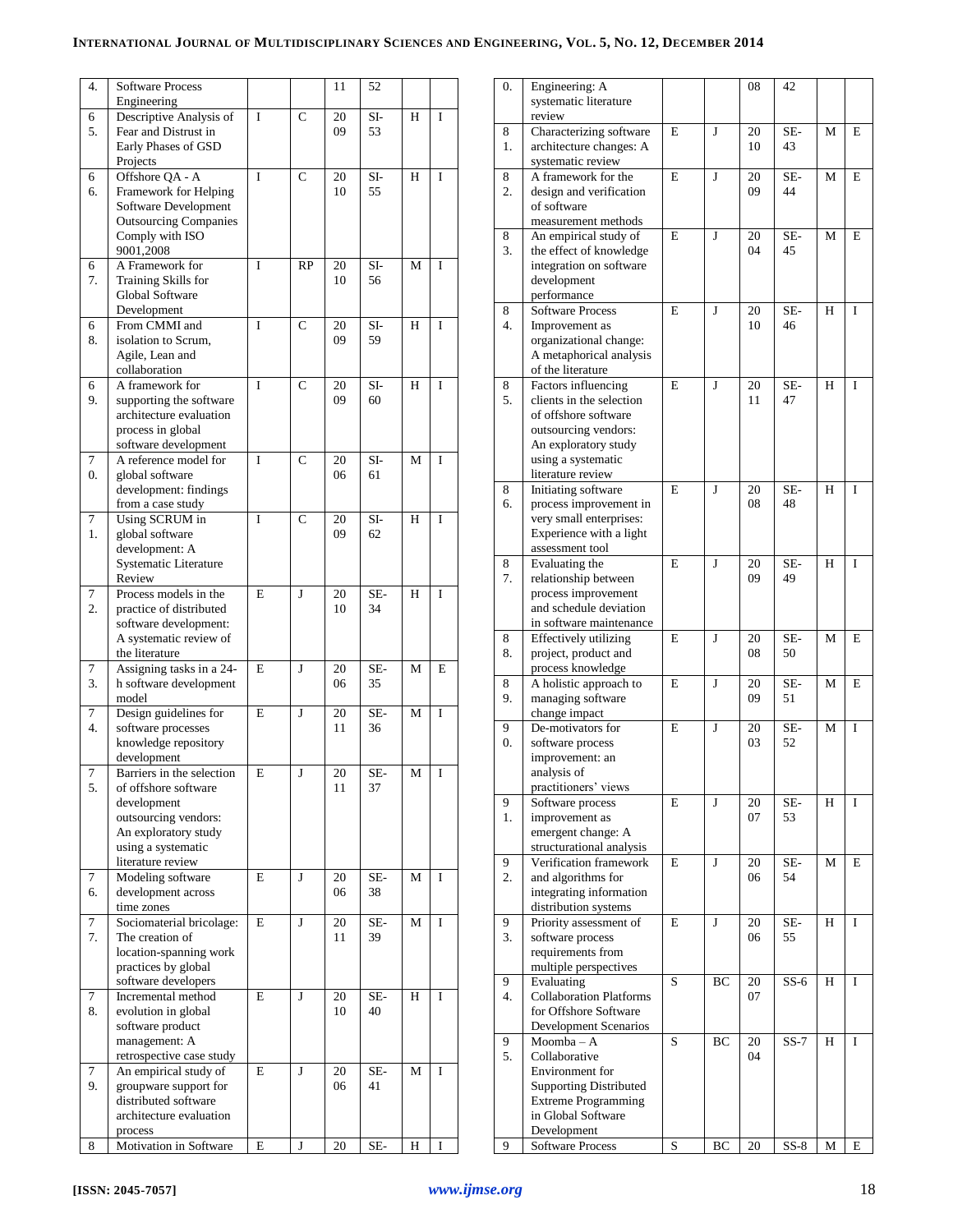| 6.               | Modeling                                         |   |             | 04       |           |   |   |
|------------------|--------------------------------------------------|---|-------------|----------|-----------|---|---|
|                  | Socio-Technical                                  |   |             |          |           |   |   |
|                  | Perspectives                                     |   |             |          |           |   |   |
| 9                | <b>Optimized Software</b>                        | S | $\mathbf C$ | 20       | $SS-9$    | H | I |
| 7.               | Process for Fault                                |   |             | 08       |           |   |   |
|                  | Handling in Global                               |   |             |          |           |   |   |
|                  | Software Development                             |   |             |          |           |   |   |
| 9                | Towards the                                      | S | BС          | 20       | SS-       | M | E |
| 8.               | Competitive Software                             |   |             | 11       | 10        |   |   |
| 9                | Development                                      | S |             |          | SS-       | M | E |
| 9.               | Using grounded theory<br>to study the experience |   | BС          | 20<br>11 | 11        |   |   |
|                  | of software                                      |   |             |          |           |   |   |
|                  | development                                      |   |             |          |           |   |   |
| 1                | Applying Multi-Criteria                          | S | BC          | 20       | SS-       | H | I |
| $\overline{0}$   | Decision Analysis to                             |   |             | 11       | 12        |   |   |
| $\overline{0}$ . | Global Software                                  |   |             |          |           |   |   |
|                  | Development with                                 |   |             |          |           |   |   |
|                  | Scrum Project Planning                           |   |             |          |           |   |   |
| 1                | Collaboration in                                 | S | BC          | 20       | SS-       | H | I |
| $\overline{0}$   | Distributed Software                             |   |             | 09       | 13        |   |   |
| 1.               | Development                                      |   |             |          |           |   |   |
| 1                | Synchronous                                      | S | BС          | 20       | SS-       | М | E |
| 0                | <b>Communication Media</b>                       |   |             | 09       | 14        |   |   |
| 2.               | in the Software                                  |   |             |          |           |   |   |
|                  | Requirements                                     |   |             |          |           |   |   |
|                  | <b>Negotiation Process</b>                       |   |             |          |           |   |   |
| 1                | A Comparison of                                  | S | BС          | 20       | SS-       | Н | E |
| 0                | Commonly Used                                    |   |             | 10       | 15        |   | * |
| 3.               | Processes for Multi-Site                         |   |             |          |           |   |   |
|                  | Software Development                             |   |             |          |           |   |   |
| 1                | Communications in                                | S | BС          | 20       | SS-       | Н | I |
| $\overline{0}$   | Global Software                                  |   |             | 11       | 16        |   |   |
| 4.               | Development: An                                  |   |             |          |           |   |   |
|                  | <b>Empirical Study Using</b>                     |   |             |          |           |   |   |
|                  | GTK+ OSS Repository                              |   |             |          |           |   |   |
| 1                | Increasing Awareness in                          | S | BС          | 20       | SS-       | М | E |
| 0<br>5.          | Distributed Software                             |   |             | 04       | 17        |   |   |
|                  | Development<br>Workspaces                        |   |             |          |           |   |   |
| 1                | Collaboration in Global                          | S | BС          | 20       | SS-       | Н | I |
| $\overline{0}$   | Software Engineering                             |   |             | 09       | 18        |   |   |
| 6.               | <b>Based on Process</b>                          |   |             |          |           |   |   |
|                  | Description Integration                          |   |             |          |           |   |   |
| 1                | Ten Strategies for                               | S | BC          | 20       | SS-       | H | I |
| 0                | Successful Distributed                           |   |             | 06       | 19        |   |   |
| 7.               | Development                                      |   |             |          |           |   |   |
| 1                | Dealing with Scalability                         | S | BС          | 20       | SS-       | M | E |
| 0                | in an Event-Based                                |   |             | 07       | 20        |   |   |
| 8.               | Infrastructure to                                |   |             |          |           |   |   |
|                  | Support Global                                   |   |             |          |           |   |   |
|                  | Software Development                             |   |             |          |           |   |   |
| 1                | <b>Defect Detection</b>                          | S | BС          | 20       | SS-       | M | E |
| 0                | Effectiveness and                                |   |             | 11       | 21        |   |   |
| 9.               | Product Quality in                               |   |             |          |           |   |   |
|                  | <b>Global Software</b>                           |   |             |          |           |   |   |
|                  | Development                                      |   |             |          |           |   |   |
| 1<br>1           | Scrum Practices in<br><b>Global Software</b>     | S | BС          | 20       | SS-<br>22 | H | I |
| 0.               |                                                  |   |             | 11       |           |   |   |
|                  | Development: A<br>Research Framework             |   |             |          |           |   |   |
| 1                | A Lightweight                                    | S | BC          | 20       | SS-       | H | I |
| $\mathbf{1}$     | Approach for                                     |   |             | 08       | 23        |   |   |
| 1.               | Knowledge Sharing in                             |   |             |          |           |   |   |
|                  | Distributed Software                             |   |             |          |           |   |   |
|                  | Teams                                            |   |             |          |           |   |   |
| 1                | <b>Benefits of Global</b>                        | S | BC          | 20       | SS-       | H | I |
| $\mathbf{1}$     | Software Development:                            |   |             | 08       | 24        |   |   |
| 2.               | The Known and                                    |   |             |          |           |   |   |
|                  | Unknown                                          |   |             |          |           |   |   |
| $\mathbf{1}$     | Global Software                                  | S | RP          | 20       | SS-       | М | E |

| 1                             | Development Project                                         |   |    | 04       | 25        |   |   |
|-------------------------------|-------------------------------------------------------------|---|----|----------|-----------|---|---|
| 3.                            | Management - Distance<br>Overcoming                         |   |    |          |           |   |   |
| 1                             | <b>Toward Visualization</b>                                 | S | BC | 20       | SS-       | M | E |
| 1                             | and Analysis of                                             |   |    | 07       | 26        |   |   |
| 4.                            | Traceability                                                |   |    |          |           |   |   |
|                               | Relationships in                                            |   |    |          |           |   |   |
|                               | Distributed and                                             |   |    |          |           |   |   |
|                               | <b>Offshore Software</b>                                    |   |    |          |           |   |   |
|                               | Development Projects                                        |   |    |          |           |   |   |
| 1                             | Meeting the Challenge                                       | S | BC | 20       | $SS-$     | H | I |
| 1<br>5.                       | of Communication in<br><b>Offshore Software</b>             |   |    | 07       | 27        |   |   |
|                               | Development                                                 |   |    |          |           |   |   |
| 1                             | On the Use of Handover                                      | S | ВC | 20       | SS-       | Н | I |
| 1                             | Checkpoints to Manage                                       |   |    | 09       | 28        |   |   |
| 6.                            | the Global Software                                         |   |    |          |           |   |   |
|                               | <b>Development Process</b>                                  |   |    |          |           |   |   |
| 1                             | A Software Inspection                                       | S | ВC | 20       | SS-       | Н | I |
| 1                             | Process for Globally                                        |   |    | 10       | 29        |   |   |
| 7.<br>1                       | <b>Distributed Teams</b><br><b>Critical Success Factors</b> | S | BC | 20       | SS-       | H | I |
| $\mathbf{1}$                  | for Offshore Software                                       |   |    | 10       | 30        |   |   |
| 8.                            | Development                                                 |   |    |          |           |   |   |
|                               | <b>Outsourcing Vendors:</b>                                 |   |    |          |           |   |   |
|                               | An Empirical Study                                          |   |    |          |           |   |   |
| 1                             | <b>Achieving Better</b>                                     | S | BC | 20       | SS-       | H | I |
| 1                             | Collaboration in Global                                     |   |    | 07       | 31        |   |   |
| 9.                            | Software Design with                                        |   |    |          |           |   |   |
| 1                             | Micro Estimation<br>Awareness Support in                    | S | ВC | 20       | SS-       | H | I |
| $\mathbf{c}$                  | Global Software                                             |   |    | 10       | 32        |   |   |
| 0.                            | Development: A                                              |   |    |          |           |   |   |
|                               | <b>Systematic Review</b>                                    |   |    |          |           |   |   |
|                               | Based on the 3C                                             |   |    |          |           |   |   |
|                               | <b>Collaboration Model</b>                                  |   |    |          |           |   |   |
| 1                             | Software Architecture                                       | S | ВC | 20       | SS-       | М | E |
| 2                             | <b>Evaluation in Global</b>                                 |   |    | 09       | 33        |   |   |
| 1.                            | Software Development<br>Projects                            |   |    |          |           |   |   |
| 1                             | Analyzing                                                   | S | ВC | 20       | SS-       | H | I |
| 2                             | Collaboration in                                            |   |    | 10       | 34        |   |   |
| 2.                            | Software Development                                        |   |    |          |           |   |   |
|                               | Processes through                                           |   |    |          |           |   |   |
|                               | Social Networks                                             |   |    |          |           |   |   |
| 1                             | Distributed Information                                     | S | BC | 20       | SS-       | М | E |
| $\overline{\mathbf{c}}$<br>3. | <b>System Development:</b><br>Review of Some                |   |    | 09       | 35        |   |   |
|                               | <b>Management Issues</b>                                    |   |    |          |           |   |   |
| 1                             | Multi-site Distributed                                      | S | BC | 20       | SS-       | Н | I |
| $\overline{c}$                | Software Development:                                       |   |    | 07       | 36        |   |   |
| 4.                            | Issues, Solutions, and                                      |   |    |          |           |   |   |
|                               | Challenges                                                  |   |    |          |           |   |   |
| $\mathbf{1}$                  | The Rosetta Stone                                           | S | ВC | 20       | SS-       | H | I |
| $\overline{c}$                | Methodology - A                                             |   |    | 10       | 37        |   |   |
| 5.                            | <b>Benefits Driven</b><br>Approach to Software              |   |    |          |           |   |   |
|                               | Process Improvement                                         |   |    |          |           |   |   |
| $\mathbf{1}$                  | Product Line                                                | S | ВC | 20       | SS-       | М | E |
| 2                             | Architectures for Global                                    |   |    | 04       | 38        |   |   |
| 6.                            | Software Development                                        |   |    |          |           |   |   |
| $\mathbf{1}$                  | A Case Study:                                               | S | ВC | 20       | SS-       | Н | I |
| $\overline{c}$                | <b>Coordination Practices</b>                               |   |    | 05       | 39        |   |   |
| 7.                            | in Global Software                                          |   |    |          |           |   |   |
|                               | Development                                                 | S |    |          |           |   |   |
| $\mathbf{1}$<br>$\mathbf{c}$  | Maintainability through<br>Architecture                     |   | ВC | 20<br>04 | SS-<br>40 | М | E |
| 8.                            | Development                                                 |   |    |          |           |   |   |
| $\mathbf{1}$                  | <b>Safety Critical Software</b>                             | S | ВC | 20       | SS-       | М | E |
| $\overline{c}$                | Process Improvement by                                      |   |    | 07       | 41        |   |   |
|                               |                                                             |   |    |          |           |   |   |
| 9.                            | Multi-objective<br>Optimization                             |   |    |          |           |   |   |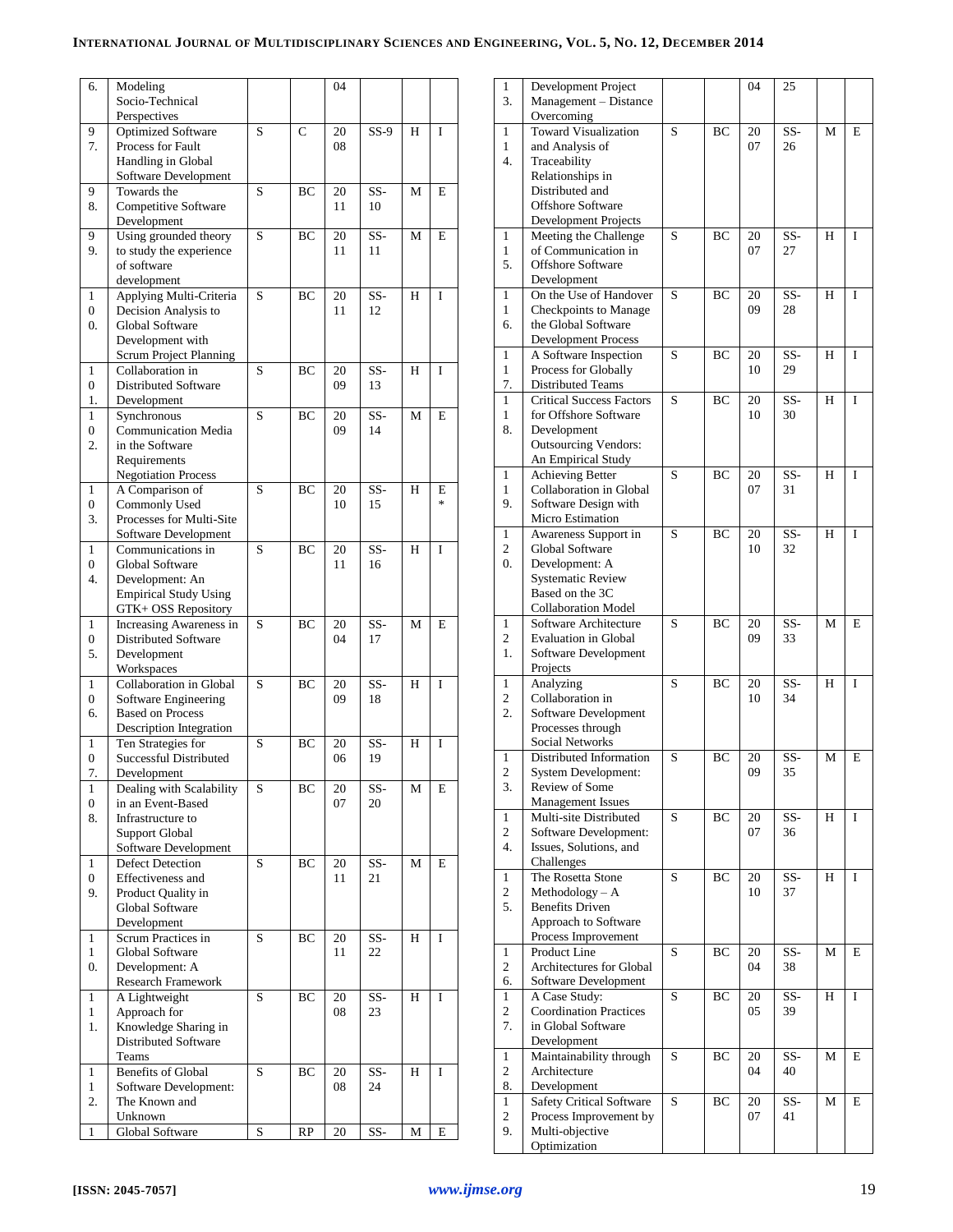|    | Algorithms                |   |    |    |       |   |  |
|----|---------------------------|---|----|----|-------|---|--|
|    | Logical Time in           | S | J  | 20 | SS-   | M |  |
| 3  | Distributed Software      |   |    | 02 | 42    |   |  |
| 0. | <b>Systems</b>            |   |    |    |       |   |  |
| 1  | A framework to            | S | BC | 20 | $SS-$ | H |  |
| 3  | improve communication     |   |    | 10 | 43    |   |  |
|    | during the requirements   |   |    |    |       |   |  |
|    | elicitation process in    |   |    |    |       |   |  |
|    | GSD projects              |   |    |    |       |   |  |
|    | Design rationale capture  | S | J  | 20 | SS-   | н |  |
| 3  | for process               |   |    | 11 | 44    |   |  |
| 2. | improvement               |   |    |    |       |   |  |
|    | in the globalised         |   |    |    |       |   |  |
|    | enterprise: an industrial |   |    |    |       |   |  |
|    | study                     |   |    |    |       |   |  |

#### **REFERENCES**

- [1] Barbara Kitchenham, Rialette Pretorious, David Budgen, O. Pearl Brereton, Mark Turner, Systematic Literature Reviews in Software Engineering – A tertiary study, Information and Software Technology, Volume 52, Issue 8, pp. 792-805, 2010
- [2] Par J Agerfalk, Brian Fitzgerald, Helena Holmstrom Olsson, Eoin O Conchuir, Benefits of Global Software Development: The Known and Unknown, Springer ICSP 2008, LNCS 5007, pp. 1 – 9, 200
- [3] Rafael Prikladnicki, Jorge Luis Audy, Process models in the practice of distributed software development: A systematic literature review of the literature, Journal of Information and Software Technology 52 (2010) 779-791
- [4] Christof Ebert, Casimiro Hernandez Parro, Roland Suttels, Harald Kolarczyk, Improving Validation Activities in a Global Software Development, Alcatel, Switching and Routing Division, Spain, Belgium, Germany
- [5] Rauf, Abdul, Ramzan Muhammad, Anwar Sajid, Shahid A. Ali, Analysis of Software Process Improvement Efforts in Pakistan, Proceedings of 2nd International Conference on Computer and Automation Engineering (ICCAE), Volume 1, pp. 375 – 379. (2010)
- [6] I. Allison, Y. Merali, Software Process Improvement as emergent change: A structurational analysis, Journal of Information and Software Technology, Vol. 49. Pp. 668-681, 2007
- [7] Harter, D., Kemerer, C., Slaughter, S., Does Software Process Improvement Reduce the Severity of Defects? A Longitudinal Field Study, IEEE Transactions on Software Engineering (2011)
- [8] Mayank Gupta, Jude Fernandez, How Globally Distributed Software Teams Can Improve their Collaboration Effectiveness?, Proceedings of 6th International Conference on Global Software Engineering, pp. 185  $-189. (2011)$
- [9] James D. Herbsleb and Audris Mockus, An Empirical Study of Speed and Communication in Globally Distributed Software Development, IEEE Transactions on Software Engineering, Vol. 29, No. 6, June 2003
- [10] Taweel .A, Delaney .B, Arvanitis .T and Zhao .L, Communication, Knowledge and Co-ordination Management in Globally Distributed Software Development: Informed by a scientific Software Engineering Case Study, 4th IEEE International Conference on Global Software Engineering (ICGSE), 2009
- [11] Muhammad Ali Babar, Barbara Kitchenham, Liming Zhu, Ian Gorton, Ross Jeffery, An Empirical Study of Groupware Support for Distributed Software Architecture Evaluation Process, Journal of Systems and Software, Volume 79, Issue 7, pp. 912-925, July 2006
- [12] Hashmi.S.I., Clerc.V., Razavian.M., Manteli.C., Tamburri.D.A., Lago.P., Nitto.E.D., Richardson. Ita., Using the Cloud to facilitate Global Software Development Challenges, proceedings of 6th IEEE International Conference on Global Software Engineering, 2011
- [13] Taweel. A, Brereton. P, Modeling Software Development across time zones, Journal of Information and Software Technology, Volume 48, Issue 1, January 2006, Pp. 1-11
- [14] Rodriguez.F., Geisser. M., Berkling.K., Hildenbrand.T., Evaluating Collaboration Platforms for Offshore Software Development Scenarios, LNCS 4716, pp. 96-108, SEAFOOD 2007
- [15] Darja Smite, Claes Wohlin, Robert Fledt, TonY Gorschek, Reporting Empirical Research in Global Software Engineering: a classification

scheme, IEEE International Conference on Global Software Engineering (ICGSE) October, 2008

- [16] Jablokow. K., Myers. M., Managing Cognitive and Cultural Diversity in Global IT Teams, 5th IEEE International Conference on Global Software Engineering (ICGSE), pp. 77 – 86, 2010
- [17] Siffat Ullah Khan, Mahmood Niazi, Rashid Ahmad, Barriers in the Selection of Offshore Software Development Out-sourcing Vendors: An Exploratory Study using a Systematic Literature Review, Information and Software Technology, Volume 53, Issue 7, pp. 693- 706, July 2011
- [18] Nathan Baddoo, Tracy Hall, De-Motivators for Software Process Improvement: An Analysis of Practitioner's Views, Journal of Systems and Software, Volume 66, Issue 1, 15, pp. 23-33, April 200
- [19] Beecham.S., Baddoo.N., Hall.T., Robinson.H., Sharp.H., Motivation in Software Engineering: A systematic literature review, Journal of Information and Software Technology, Volume. 50, pp. 860-878, 2007
- [20] CMMI Development Team, Capability Maturity Model Integrated, Version 1, Software Engineering Institute, 2001
- [21] International Organization for Standardization, ISO Standard 9001: Quality Management Systems, 2000
- [22] Mariangela Vanzin, Marcelo Ribeiro, Rafael Prikladnicki, Global Software Process Definition in a Distributed Environment, Proceedings of 29th IEEE/NASA Software Engineering Workshop (2005)
- [23] James D. Herbsleb, Global Software Engineering: The Future of Sociotechnical Coordination, Proceedings of Future of Software Engineering (FOSE 07), pp. 188 – 198. (2007)
- [24] Rafael Prikladnicki, Jorge Luis, Roberto Evaristo, A Reference Model for Global Software Development: Findings from a Case Study, Proceedings of IEEE International Conference on Global Software Engineering (ICGSE 2006)
- [25] Barbara Kitchenham, O. Pearl Brereton, David Budgen, Mark Turner, John Bailey, Stephen Linkman, Systematic Literature Reviews in Software Engineering – A systematic literature review, Information and Software Technology, Volume 51, Issue 1, pp. 7-15 (2009)
- [26] Werner Heijstek, Michael R.V. Chaudron, Libing Qiu and Christian C. Schouten, A Comparison of Industrial Process Descriptions for Global Custom Software Development, IEEE Conference on Global Software Engineering (ICGSE), 2010
- [27] Andreas Braun, A Framework to Enable Offshore Outsourcing, ICGSE 2007
- [28] Sarah Beecham, John Noll, Ita Richardson and Deepak Dhungana, A Decision Support System for Global Software Development, ICGSE 2011
- [29] Narayan, M.S. Krishnan, Prasad Kompalli, Leveraging Global Resources: A Process Maturity Framework for Managing Distributed Development, IEEE Computer Society, pp. 80 – 86. (2005)
- [30] Hansen.M.T. and Baggesen.H., From CMMI and isolation to Scrum, Agile, Lean and Collaboration, IEEE Agile Conference, Page(s): 283 – 288, 2009
- [31] Frank Salger, On the Use of Handover Checkpoints to Manage the Global Software Development Process, LNCS 5872, pp. 267 – 276, 2009
- [32] Reeves. Michael., Zhu. Jihan., Moomba A collaborative environment for supporting distributed extreme programming in global software development, Proceedings of 5th International Conference on Extreme Programming and Agile Processes in Software Engineering, Springer-Verlag (ISSN: 0302-9743), pp. 38-50, 2004
- [33] Setamanit, S.-o., Wakeland, W., Raffo, D., Improving Global Software Development Project Performance Using Simulation, Portland International Center for Management of Engineering and Technology, USA, pp. 2458 – 2466. (2007)
- [34] Selcuk Guceglioglu and Onur Demirors, The application of a New Process Quality Measurement Model for Software Process Improvement Initiatives, 11th IEEE International Conference on Quality Software (2011)
- [35] Naji Habra, Simon Alexandre, Jean-Marc Desharnais, Claude Y. Laporte, Alian Renault, Initiating Software Process Improvement in very Small Enterprises Experience with a Light Assessment Tool, Information and Software Technology, Volume 50, Issues 7–8, pp.763 – 771, June 2008